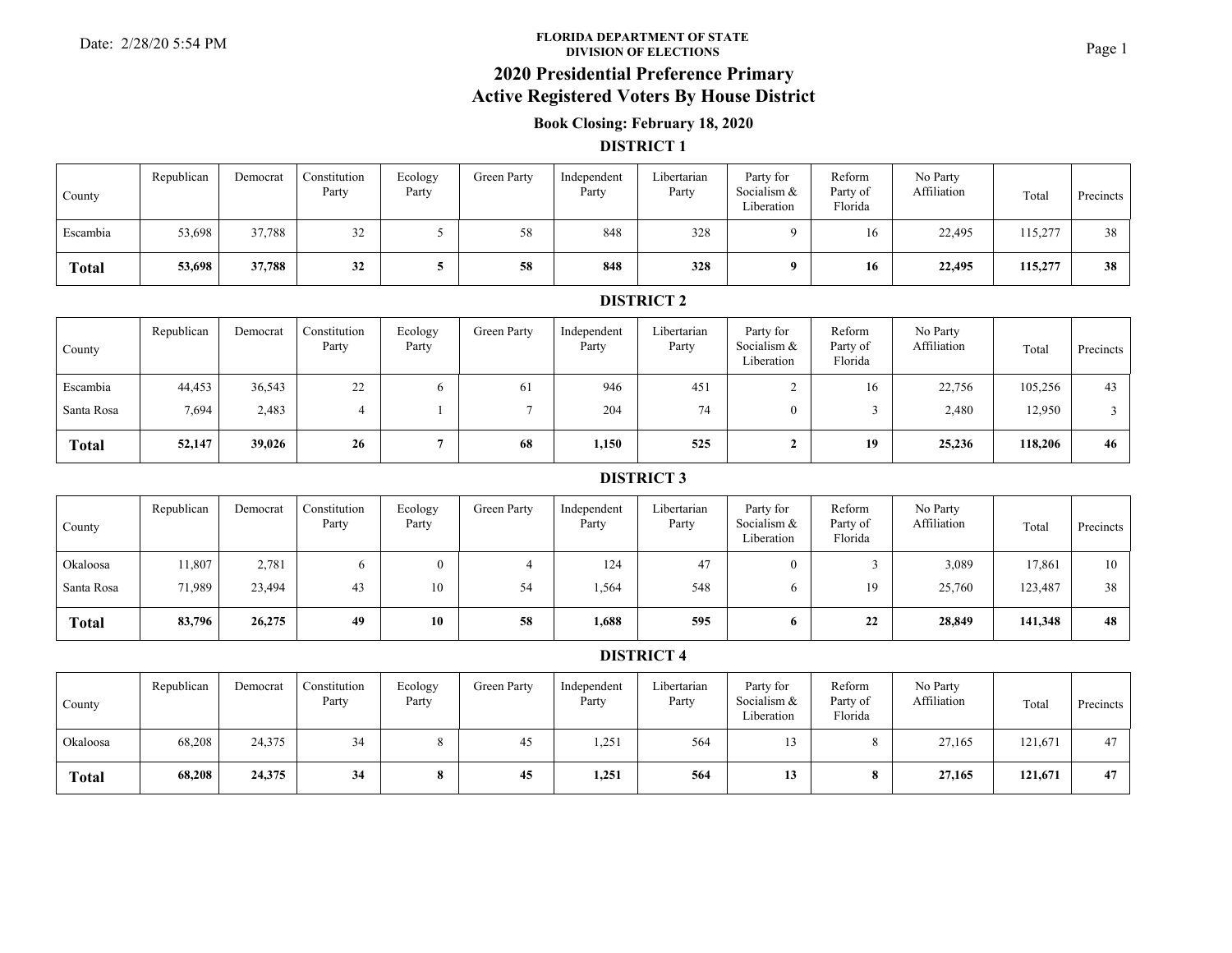#### **FLORIDA DEPARTMENT OF STATE**Date: 2/28/20 5:54 PM **Page 2**<br>DIVISION OF ELECTIONS

# **2020 Presidential Preference Primary**

# **Active Registered Voters By House District**

### **Book Closing: February 18, 2020**

#### **DISTRICT 5**

| County       | Republican | Democrat | Constitution<br>Party | Ecology<br>Party | Green Party | Independent<br>Party | Libertarian<br>Party | Party for<br>Socialism &<br>Liberation | Reform<br>Party of<br>Florida | No Party<br>Affiliation | Total   | Precincts |
|--------------|------------|----------|-----------------------|------------------|-------------|----------------------|----------------------|----------------------------------------|-------------------------------|-------------------------|---------|-----------|
| Bay          | 3,825      | 1,253    |                       | $\mathbf{0}$     |             | 49                   | 32                   | $\theta$                               |                               | 1,425                   | 6,589   |           |
| Holmes       | 6,761      | 2,836    |                       | $\mathbf{0}$     |             | 34                   | 12                   | $\Omega$                               |                               | 1,356                   | 11,002  | 8         |
| Jackson      | 11,712     | 13,513   |                       | $\bf{0}$         |             | 64                   | 38                   | $\theta$                               |                               | 3,171                   | 28,509  | 14        |
| Walton       | 32,172     | 10,278   | $\Omega$              |                  | 12          | 465                  | 140                  |                                        | $\overline{ }$                | 10,335                  | 53,421  | 21        |
| Washington   | 8,862      | 4,992    |                       | $\overline{0}$   |             | 61                   | 40                   |                                        |                               | 2,560                   | 16,524  | 12        |
| <b>Total</b> | 63,332     | 32,872   | 17                    |                  | 24          | 673                  | 262                  |                                        | 14                            | 18,847                  | 116,045 | 59        |

#### **DISTRICT 6**

| County       | Republican | Democrat | Constitution<br>Party | Ecology<br>Party | Green Party | Independent<br>Party | Libertarian<br>Party | Party for<br>Socialism &<br>Liberation | Reform<br>Party of<br>Florida | No Party<br>Affiliation | Total   | Precincts |
|--------------|------------|----------|-----------------------|------------------|-------------|----------------------|----------------------|----------------------------------------|-------------------------------|-------------------------|---------|-----------|
| Bay          | 57,691     | 27,385   | 19                    |                  | 75          | 855                  | 478                  |                                        | 14                            | 23,030                  | 109,555 |           |
| <b>Total</b> | 57,691     | 27,385   | 19                    |                  | 75          | 855                  | 478                  |                                        | 14                            | 23,030                  | 109,555 | 41        |

| County       | Republican | Democrat | Constitution<br>Party | Ecology<br>Party | Green Party  | Independent<br>Party | Libertarian<br>Party | Party for<br>Socialism &<br>Liberation | Reform<br>Party of<br>Florida | No Party<br>Affiliation | Total  | Precincts |
|--------------|------------|----------|-----------------------|------------------|--------------|----------------------|----------------------|----------------------------------------|-------------------------------|-------------------------|--------|-----------|
| Calhoun      | 3,071      | 4,323    | $\overline{c}$        | $\mathbf{0}$     | 3            | 25                   | 11                   | $\overline{0}$                         | $\overline{2}$                | 928                     | 8,365  | 15        |
| Franklin     | 3,075      | 3,796    |                       | $\overline{0}$   | $\mathbf{3}$ | 131                  | 13                   | $\overline{0}$                         |                               | 1,083                   | 8,103  | 8         |
| Gulf         | 5,383      | 3,691    |                       | $\mathbf{0}$     | 2            | 166                  | 26                   | $\theta$                               | $\overline{0}$                | 1,278                   | 10,547 | 10        |
| Jefferson    | 3,545      | 5,150    | $\overline{0}$        | $\theta$         | $\mathbf{3}$ | 28                   | 21                   | $\Omega$                               |                               | 1,084                   | 9,832  | 16        |
| Lafayette    | 2,236      | 1,856    | $\overline{0}$        | $\mathbf{0}$     |              | 13                   | $\overline{ }$       | $\theta$                               | $\overline{0}$                | 323                     | 4,436  | 5         |
| Leon         | 2,114      | 2,652    |                       | $\mathbf{0}$     | 6            | 33                   | 13                   |                                        |                               | 1,115                   | 5,936  | 5         |
| Liberty      | 1,296      | 2,706    |                       | $\theta$         |              | $\theta$             | 2                    |                                        |                               | 434                     | 4,442  | 8         |
| Madison      | 4,007      | 6,358    | 4                     | $\theta$         |              | 27                   | 19                   |                                        | $\Omega$                      | 1,219                   | 11,636 | 11        |
| Taylor       | 5,664      | 5,271    | 10                    | $\mathbf{0}$     | 2            | 59                   | 18                   | $\Omega$                               | $\overline{2}$                | 1,158                   | 12,184 | 14        |
| Wakulla      | 9,808      | 7,945    | 6                     | $\mathbf{0}$     | 8            | 160                  | 55                   | $\overline{0}$                         |                               | 3,635                   | 21,618 | 12        |
| <b>Total</b> | 40,199     | 43,748   | 26                    | $\bf{0}$         | 30           | 642                  | 185                  | $\mathbf{3}$                           | 9                             | 12,257                  | 97,099 | 104       |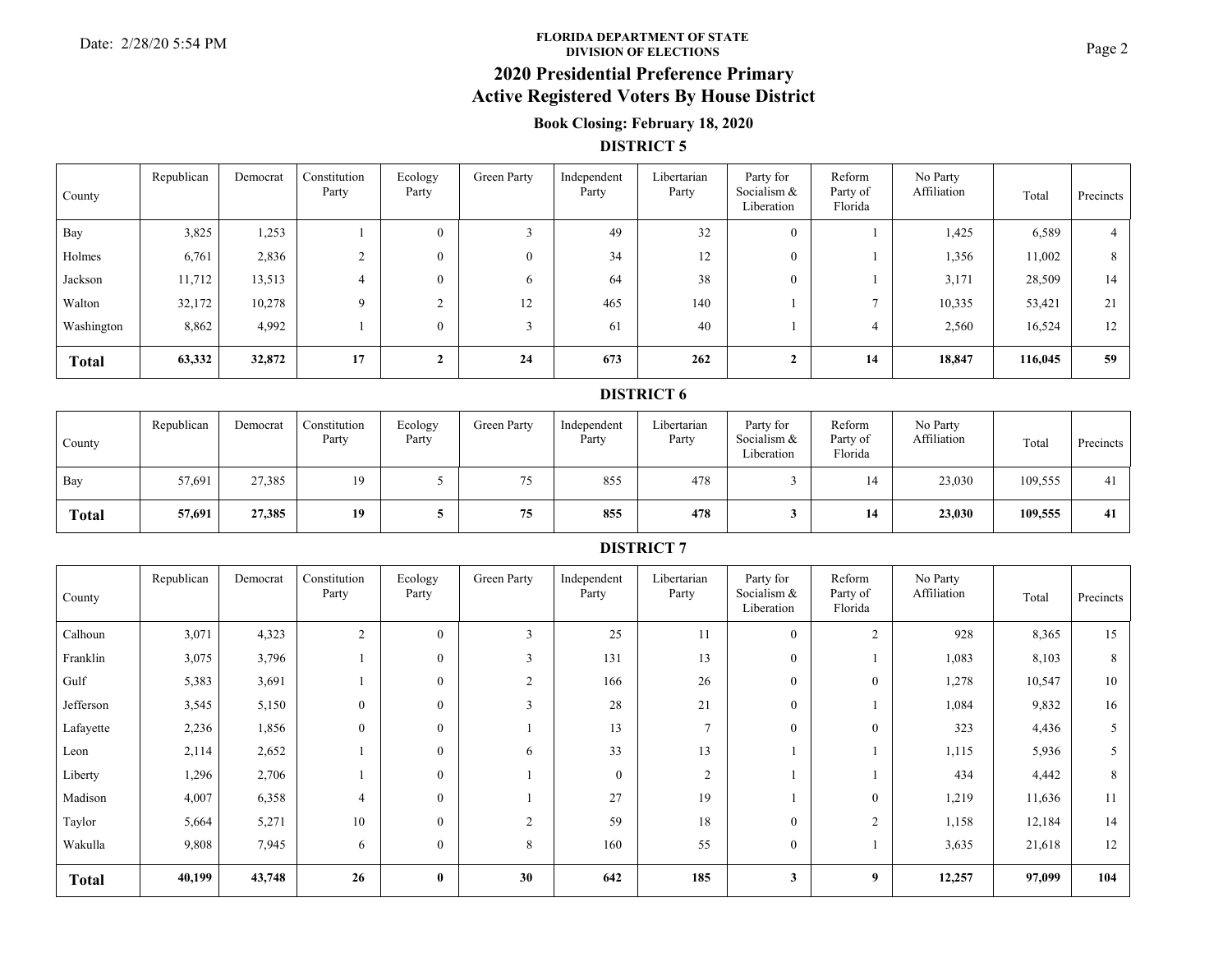#### **FLORIDA DEPARTMENT OF STATE**Date: 2/28/20 5:54 PM **Page 3**<br> **DIVISION OF ELECTIONS**

# **2020 Presidential Preference Primary**

## **Active Registered Voters By House District**

### **Book Closing: February 18, 2020**

#### **DISTRICT 8**

| County       | Republican | Democrat | Constitution<br>Party | Ecology<br>Party | Green Party | Independent<br>Party | Libertarian<br>Party | Party for<br>Socialism &<br>Liberation | Reform<br>Party of<br>Florida | No Party<br>Affiliation | Total   | Precincts |
|--------------|------------|----------|-----------------------|------------------|-------------|----------------------|----------------------|----------------------------------------|-------------------------------|-------------------------|---------|-----------|
| Gadsden      | 5,015      | 22,085   |                       |                  |             | 126                  | 34                   |                                        |                               | 3,098                   | 30,371  | 25        |
| Leon         | 10,806     | 53,229   |                       |                  | 51          | 473                  | 214                  |                                        |                               | 16,845                  | 81,650  | 52        |
| <b>Total</b> | 15,821     | 75,314   | 14                    |                  | 57          | 599                  | 248                  |                                        | 11                            | 19,943                  | 112,021 | 77        |

#### **DISTRICT 9**

| County       | Republican | Democrat | Constitution<br>Party | Ecology<br>Party | Green Party | Independent<br>Party | Libertarian<br>Party | Party for<br>Socialism &<br>Liberation | Reform<br>Party of<br>Florida | No Party<br>Affiliation | Total   | Precincts |
|--------------|------------|----------|-----------------------|------------------|-------------|----------------------|----------------------|----------------------------------------|-------------------------------|-------------------------|---------|-----------|
| Leon         | 44,247     | 59,710   | 18                    |                  | 57<br>، ب   | 834                  | 346                  | 10                                     | $\overline{1}$                | 22,599                  | 127,842 | 99        |
| <b>Total</b> | 44,247     | 59,710   | 18                    |                  | 57          | 834                  | 346                  | 10                                     | 12                            | 22,599                  | 127,842 | 99        |

#### **DISTRICT 10**

| County       | Republican | Democrat | Constitution<br>Party | Ecology<br>Party | Green Party | Independent<br>Party | Libertarian<br>Party | Party for<br>Socialism &<br>Liberation | Reform<br>Party of<br>Florida | No Party<br>Affiliation | Total  | Precincts |
|--------------|------------|----------|-----------------------|------------------|-------------|----------------------|----------------------|----------------------------------------|-------------------------------|-------------------------|--------|-----------|
| Alachua      | 1,888      | 1,511    |                       | $\overline{0}$   |             | 34                   | 21                   | $\theta$                               |                               | 854                     | 4,313  |           |
| Baker        | 9,123      | 4,603    | 6                     | $\Omega$         |             | 52                   | 28                   |                                        |                               | 1,759                   | 15,576 | Q         |
| Columbia     | 20,102     | 13,899   | 12                    | $\overline{0}$   | 19          | 184                  | 147                  |                                        |                               | 7,384                   | 41,756 | 22        |
| Hamilton     | 2,797      | 3,926    |                       | $\overline{0}$   |             | 53                   | 12                   | $\theta$                               | $\sim$                        | 967                     | 7,759  | 8         |
| Suwannee     | 13,184     | 8,830    | 18                    |                  |             | 168                  | 63                   |                                        |                               | 4,009                   | 26,286 | 16        |
| <b>Total</b> | 47,094     | 32,769   | 39                    |                  | 34          | 491                  | 271                  | 8                                      | 9                             | 14,973                  | 95,690 | 57        |

| County       | Republican | Democrat | Constitution<br>Party | Ecology<br>Party | Green Party | Independent<br>Party | Libertarian<br>Party | Party for<br>Socialism &<br>Liberation | Reform<br>Party of<br>Florida | No Party<br>Affiliation | Total   | Precincts |
|--------------|------------|----------|-----------------------|------------------|-------------|----------------------|----------------------|----------------------------------------|-------------------------------|-------------------------|---------|-----------|
| Duval        | 32,491     | 18,725   |                       | $\theta$         | 38          | 532                  | 287                  |                                        |                               | 15,167                  | 67,252  | 24        |
| Nassau       | 39,277     | 14,574   | 14                    |                  | 19          | 627                  | 271                  |                                        |                               | 13,194                  | 67,988  | 15        |
| <b>Total</b> | 71,768     | 33,299   | 20                    |                  | 57          | 1,159                | 558                  | 6.                                     | 11                            | 28,361                  | 135,240 | 39        |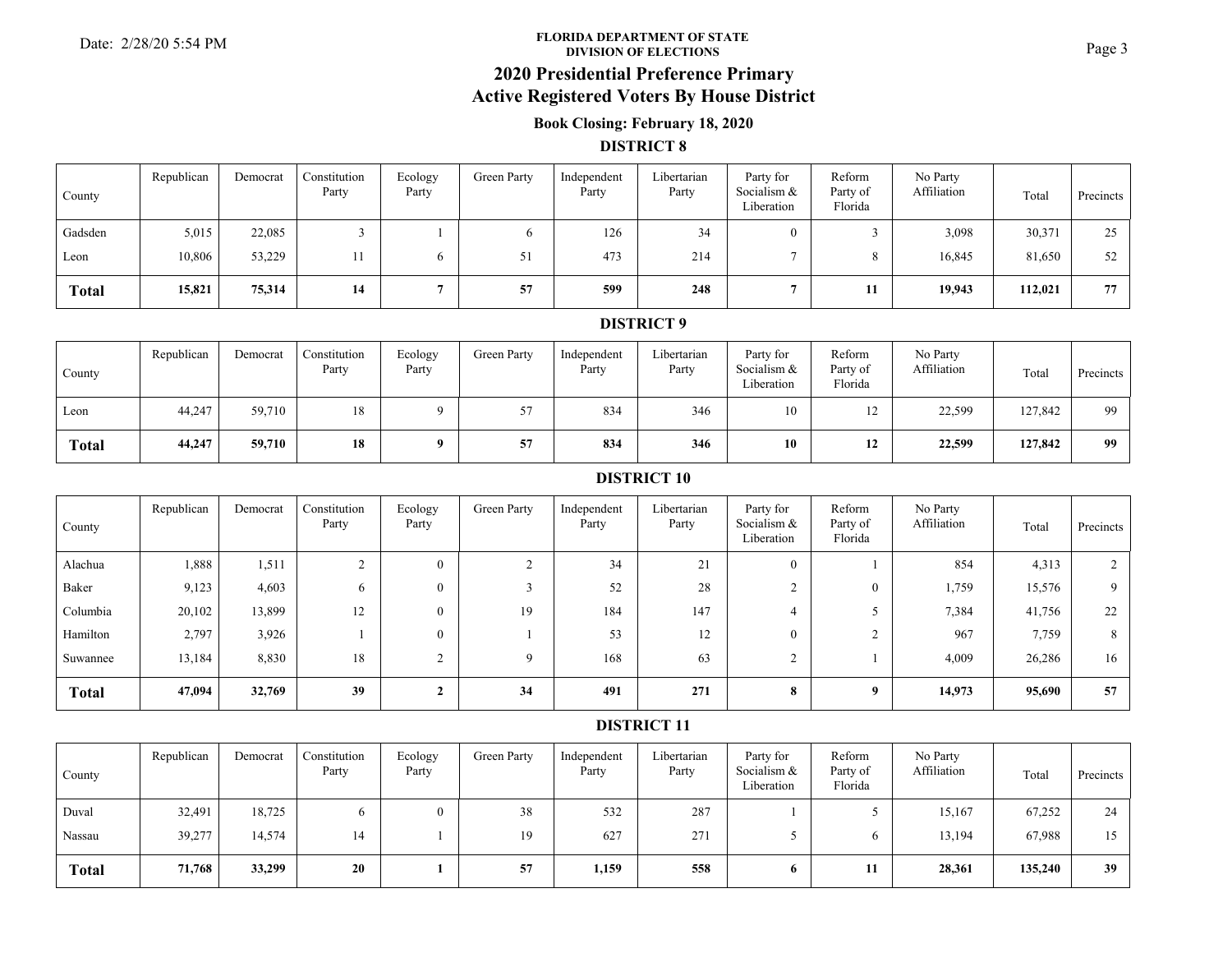#### **FLORIDA DEPARTMENT OF STATE**Date: 2/28/20 5:54 PM **Page 4**<br>DIVISION OF ELECTIONS

### **2020 Presidential Preference Primary**

### **Active Registered Voters By House District**

### **Book Closing: February 18, 2020**

#### **DISTRICT 12**

| County       | Republican | Democrat | Constitution<br>Party | Ecology<br>Party | Green Party | Independent<br>Party | Libertarian<br>Party | Party for<br>Socialism &<br>Liberation | Reform<br>Party of<br>Florida | No Party<br>Affiliation | Total   | Precincts |
|--------------|------------|----------|-----------------------|------------------|-------------|----------------------|----------------------|----------------------------------------|-------------------------------|-------------------------|---------|-----------|
| Duval        | 45,901     | 35,491   | 16                    |                  | 56          | 892                  | 448                  |                                        |                               | 27,742                  | 110,572 | 20        |
| <b>Total</b> | 45,901     | 35,491   | 16                    | o                | 56          | 892                  | 448                  |                                        | 12                            | 27,742                  | 110,572 | 29        |

### **DISTRICT 13**

| County       | Republican | Democrat | Constitution<br>Party | Ecology<br>Party | Green Party | Independent<br>Party | Libertarian<br>Party | Party for<br>Socialism &<br>Liberation | Reform<br>Party of<br>Florida | No Party<br>Affiliation | Total   | Precincts |
|--------------|------------|----------|-----------------------|------------------|-------------|----------------------|----------------------|----------------------------------------|-------------------------------|-------------------------|---------|-----------|
| Duval        | 22,567     | 58,588   | 16                    |                  | 44          | 595                  | 277                  |                                        | $1^{\circ}$<br>$\perp$        | 20,405                  | 102,520 | 47        |
| <b>Total</b> | 22,567     | 58,588   | 16                    | $\mathbf{o}$     | 44          | 595                  | 277                  |                                        | 12                            | 20,405                  | 102,520 | 47        |

#### **DISTRICT 14**

| County       | Republican | Democrat | Constitution<br>Party | Ecology<br>Party | Green Party  | Independent<br>Party | Libertarian<br>Party | Party for<br>Socialism &<br>Liberation | Reform<br>Party of<br>Florida | No Party<br>Affiliation | Total   | Precincts |
|--------------|------------|----------|-----------------------|------------------|--------------|----------------------|----------------------|----------------------------------------|-------------------------------|-------------------------|---------|-----------|
| Duval        | 25,283     | 65,750   | 24                    |                  | $\sim$<br>33 | 640                  | 269                  |                                        |                               | 20,512                  | 112,543 | 38        |
| <b>Total</b> | 25,283     | 65,750   | 24                    |                  | 33           | 640                  | 269                  |                                        | 16                            | 20,512                  | 112,543 | 38        |

### **DISTRICT 15**

| County       | Republican | Democrat | Constitution<br>Party | Ecology<br>Party | Green Party | Independent<br>Party | Libertarian<br>Party | Party for<br>Socialism &<br>Liberation | Reform<br>Party of<br>Florida | No Party<br>Affiliation | Total   | Precincts |
|--------------|------------|----------|-----------------------|------------------|-------------|----------------------|----------------------|----------------------------------------|-------------------------------|-------------------------|---------|-----------|
| Duval        | 41,249     | 43,584   | 23                    |                  | 62          | 915                  | 368                  |                                        |                               | 22,912                  | 109,141 | 39        |
| <b>Total</b> | 41,249     | 43,584   | 23                    |                  | 62          | 915                  | 368                  |                                        | ıν                            | 22,912                  | 109,141 | 39        |

| County       | Republican | Democrat | Constitution<br>Party | Ecology<br>Party | Green Party | Independent<br>Party | Libertarian<br>Party | Party for<br>Socialism &<br>Liberation | Reform<br>Party of<br>Florida | No Party<br>Affiliation | Total   | Precincts |
|--------------|------------|----------|-----------------------|------------------|-------------|----------------------|----------------------|----------------------------------------|-------------------------------|-------------------------|---------|-----------|
| Duval        | 56,934     | 39,834   |                       |                  | 57<br>ا ب   | 1,083                | 503                  |                                        |                               | 28,743                  | 127,186 | 38        |
| <b>Total</b> | 56,934     | 39,834   |                       |                  | 57          | 1,083                | 503                  |                                        | 15.<br>ιJ                     | 28,743                  | 127,186 | 38        |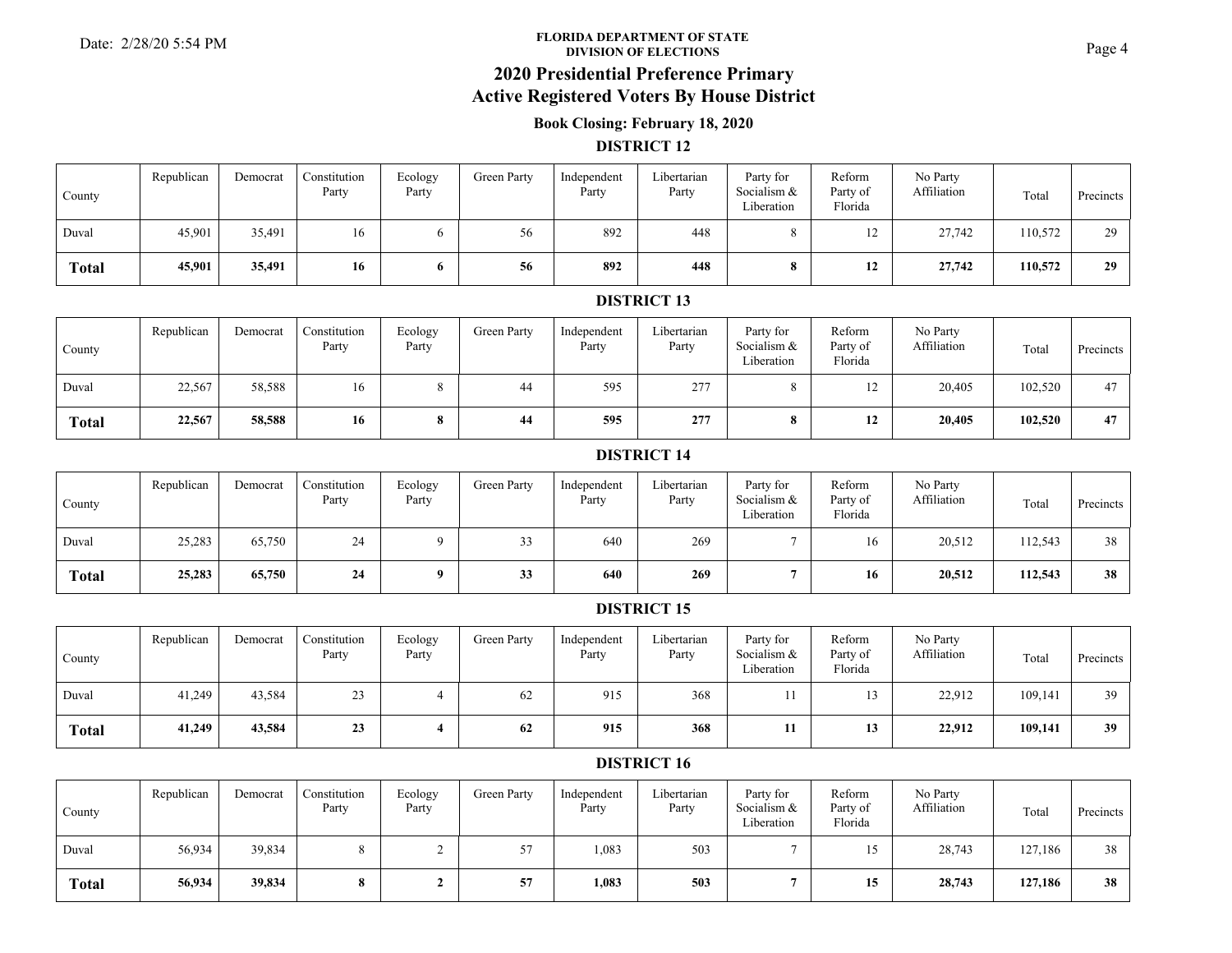#### **FLORIDA DEPARTMENT OF STATE**Date: 2/28/20 5:54 PM **Page 5**<br>DIVISION OF ELECTIONS

## **2020 Presidential Preference Primary**

### **Active Registered Voters By House District**

### **Book Closing: February 18, 2020**

#### **DISTRICT 17**

| County       | Republican | Democrat | Constitution<br>Party | Ecology<br>Party | Green Party | Independent<br>Party | Libertarian<br>Party | Party for<br>Socialism &<br>Liberation | Reform<br>Party of<br>Florida | No Party<br>Affiliation | Total   | Precincts |
|--------------|------------|----------|-----------------------|------------------|-------------|----------------------|----------------------|----------------------------------------|-------------------------------|-------------------------|---------|-----------|
| St. Johns    | 87,808     | 40,831   | 17                    |                  | 71          | 1,335                | 605                  |                                        | 18                            | 34,992                  | 165,691 | 42        |
| <b>Total</b> | 87,808     | 40,831   | 17                    |                  | 71          | 1,335                | 605                  |                                        | 18                            | 34,992                  | 165,691 | 42        |

#### **DISTRICT 18**

| County       | Republican | Democrat | Constitution<br>Party | Ecology<br>Party | Green Party | Independent<br>Party | Libertarian<br>Party | Party for<br>Socialism &<br>Liberation | Reform<br>Party of<br>Florida | No Party<br>Affiliation | Total   | Precincts |
|--------------|------------|----------|-----------------------|------------------|-------------|----------------------|----------------------|----------------------------------------|-------------------------------|-------------------------|---------|-----------|
| Clay         | 64,864     | 29,636   | 24                    |                  | 44          | 951                  | 411                  |                                        |                               | 29,447                  | 125,398 | 33        |
| <b>Total</b> | 64,864     | 29,636   | 24                    |                  | 44          | 951                  | 411                  | 6.                                     |                               | 29,447                  | 125,398 | 33        |

#### **DISTRICT 19**

| County       | Republican | Democrat | Constitution<br>Party | Ecology<br>Party | Green Party | Independent<br>Party | Libertarian<br>Party | Party for<br>Socialism &<br>Liberation | Reform<br>Party of<br>Florida | No Party<br>Affiliation | Total   | Precincts |
|--------------|------------|----------|-----------------------|------------------|-------------|----------------------|----------------------|----------------------------------------|-------------------------------|-------------------------|---------|-----------|
| Bradford     | 8,518      | 5,725    |                       |                  | 6           | 38                   | 56                   | $\theta$                               |                               | 2,560                   | 16,911  | 14        |
| Clay         | 17,933     | 5,990    |                       |                  | 16          | 222                  | 100                  | 0                                      |                               | 6,274                   | 30,544  | 14        |
| Putnam       | 20,931     | 17,717   | 10                    |                  | 20          | 262                  | 103                  |                                        |                               | 9,568                   | 48,616  | 35        |
| Union        | 3,750      | 2,938    |                       |                  |             | 27                   | 19                   | 0                                      | $\left( \right)$              | 755                     | 7,493   | 13        |
| <b>Total</b> | 51,132     | 32,370   | 19                    | $\mathbf{p}$     | 45          | 549                  | 278                  |                                        | 6                             | 19,157                  | 103,564 | 76        |

| County       | Republican | Democrat | Constitution<br>Party | Ecology<br>Party | Green Party | Independent<br>Party | Libertarian<br>Party | Party for<br>Socialism &<br>Liberation | Reform<br>Party of<br>Florida | No Party<br>Affiliation | Total   | Precincts |
|--------------|------------|----------|-----------------------|------------------|-------------|----------------------|----------------------|----------------------------------------|-------------------------------|-------------------------|---------|-----------|
| Alachua      | 16,646     | 44,719   |                       | 12               | 82          | 386                  | 310                  |                                        | 14                            | 18,566                  | 80,751  |           |
| Marion       | 7,176      | 10,633   |                       |                  | 12          | 126                  | 42                   |                                        |                               | 4.170                   | 22,168  | 17        |
| <b>Total</b> | 23,822     | 55,352   | 13                    | 15               | 94          | 512                  | 352                  | 10                                     | 13                            | 22,736                  | 102,919 | 48        |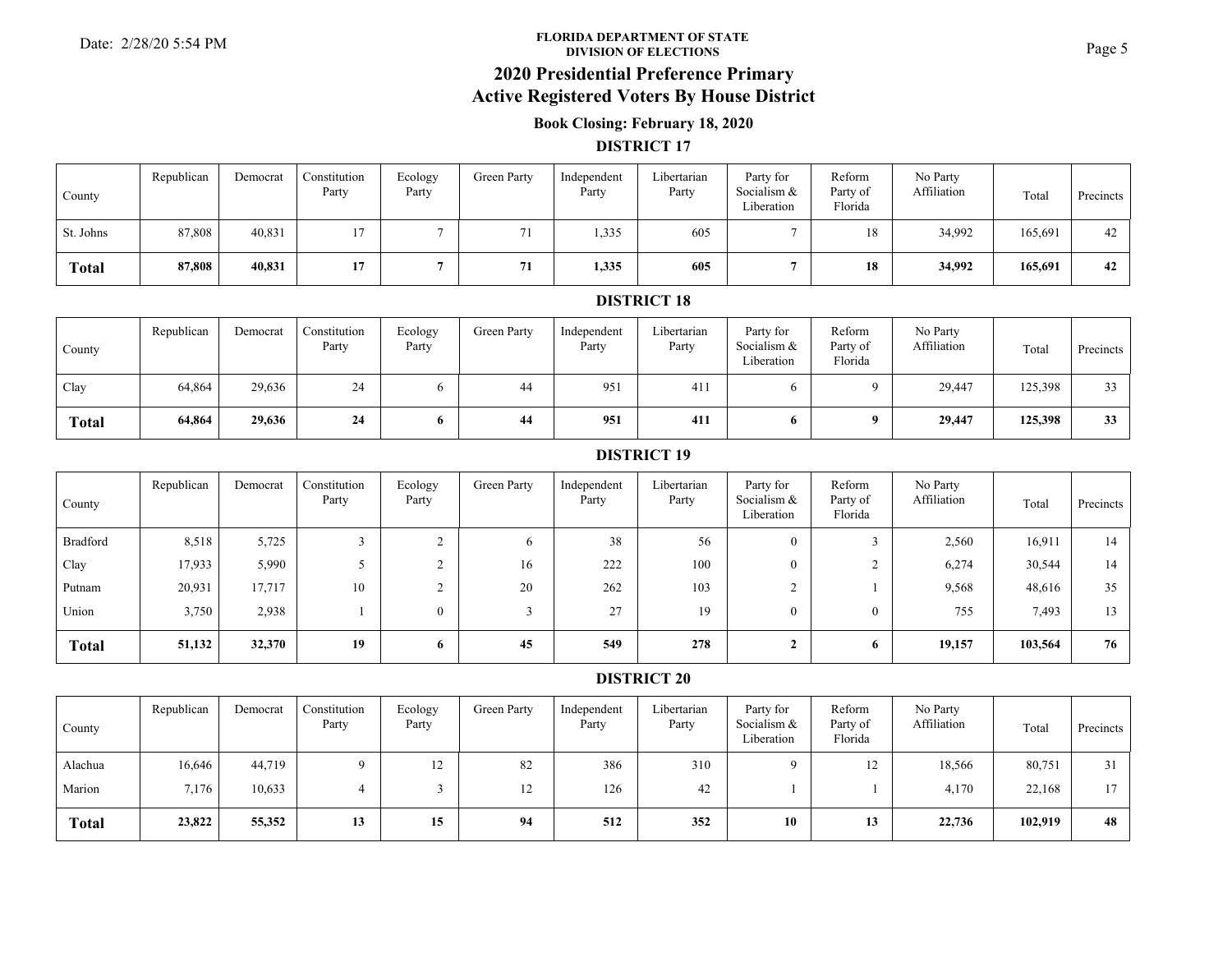#### **FLORIDA DEPARTMENT OF STATE**Date: 2/28/20 5:54 PM **Page 6**<br>DIVISION OF ELECTIONS

# **2020 Presidential Preference Primary**

## **Active Registered Voters By House District**

### **Book Closing: February 18, 2020**

#### **DISTRICT 21**

| County       | Republican | Democrat | Constitution<br>Party | Ecology<br>Party | Green Party | Independent<br>Party | Libertarian<br>Party | Party for<br>Socialism &<br>Liberation | Reform<br>Party of<br>Florida | No Party<br>Affiliation | Total   | Precincts |
|--------------|------------|----------|-----------------------|------------------|-------------|----------------------|----------------------|----------------------------------------|-------------------------------|-------------------------|---------|-----------|
| Alachua      | 31,328     | 43,569   | 11                    | 4                | 71          | 570                  | 425                  |                                        | 13                            | 23,034                  | 99,027  | 34        |
| Dixie        | 4,627      | 3,579    |                       |                  |             | 51                   | 12                   |                                        |                               | 1,590                   | 9,868   | 10        |
| Gilchrist    | 6,969      | 2,991    | 6                     |                  |             | 55                   | 33                   |                                        |                               | 1,871                   | 11,931  | 10        |
| <b>Total</b> | 42,924     | 50,139   | 19                    |                  | 77          | 676                  | 470                  |                                        | 18                            | 26,495                  | 120,826 | 54        |

### **DISTRICT 22**

| County       | Republican | Democrat | Constitution<br>Party | Ecology<br>Party | Green Party | Independent<br>Party | Libertarian<br>Party | Party for<br>Socialism &<br>Liberation | Reform<br>Party of<br>Florida | No Party<br>Affiliation | Total   | Precincts |
|--------------|------------|----------|-----------------------|------------------|-------------|----------------------|----------------------|----------------------------------------|-------------------------------|-------------------------|---------|-----------|
| Levy         | 13,965     | 8,851    |                       |                  |             | 242                  | 280                  |                                        |                               | 5,229                   | 28,581  | 13        |
| Marion       | 41,520     | 31,694   | 24                    |                  | 40          | 599                  | 214                  |                                        |                               | 21,064                  | 95,179  | 47        |
| <b>Total</b> | 55,485     | 40,545   | 29                    | 13               | 43          | 841                  | 494                  |                                        | 14                            | 26,293                  | 123,760 | 60        |

#### **DISTRICT 23**

| County       | Republican | Democrat | Constitution<br>Party | Ecology<br>Party | Green Party | Independent<br>Party | Libertarian<br>Party | Party for<br>Socialism &<br>Liberation | Reform<br>Party of<br>Florida | No Party<br>Affiliation | Total   | Precincts |
|--------------|------------|----------|-----------------------|------------------|-------------|----------------------|----------------------|----------------------------------------|-------------------------------|-------------------------|---------|-----------|
| Marion       | 53,020     | 33,969   | 39                    |                  | 47          | 681                  | 328                  |                                        |                               | 24,764                  | 112,885 | 52        |
| <b>Total</b> | 53,020     | 33,969   | 39                    | $\mathbf{o}$     | 47          | 681                  | 328                  | 15                                     | 13                            | 24,764                  | 112,885 | 52        |

| County       | Republican | Democrat | Constitution<br>Party | Ecology<br>Party | Green Party | Independent<br>Party | Libertarian<br>Party | Party for<br>Socialism &<br>Liberation | Reform<br>Party of<br>Florida | No Party<br>Affiliation | Total   | Precincts |
|--------------|------------|----------|-----------------------|------------------|-------------|----------------------|----------------------|----------------------------------------|-------------------------------|-------------------------|---------|-----------|
| Flagler      | 37,137     | 27,292   | 10                    |                  | 39          | 554                  | 206                  |                                        |                               | 22,158                  | 87,411  | 25        |
| St. Johns    | 15,256     | 8,380    |                       |                  | 10          | 224                  | 103                  |                                        |                               | 6,171                   | 30,159  |           |
| Volusia      | 10,162     | 6,341    | 4                     |                  |             | 191                  | 60                   |                                        |                               | 5,911                   | 22,675  | 10        |
| <b>Total</b> | 62,555     | 42,013   | 19                    |                  | 53          | 969                  | 369                  | $\mathbf{o}$                           | 13                            | 34,240                  | 140,245 | 42        |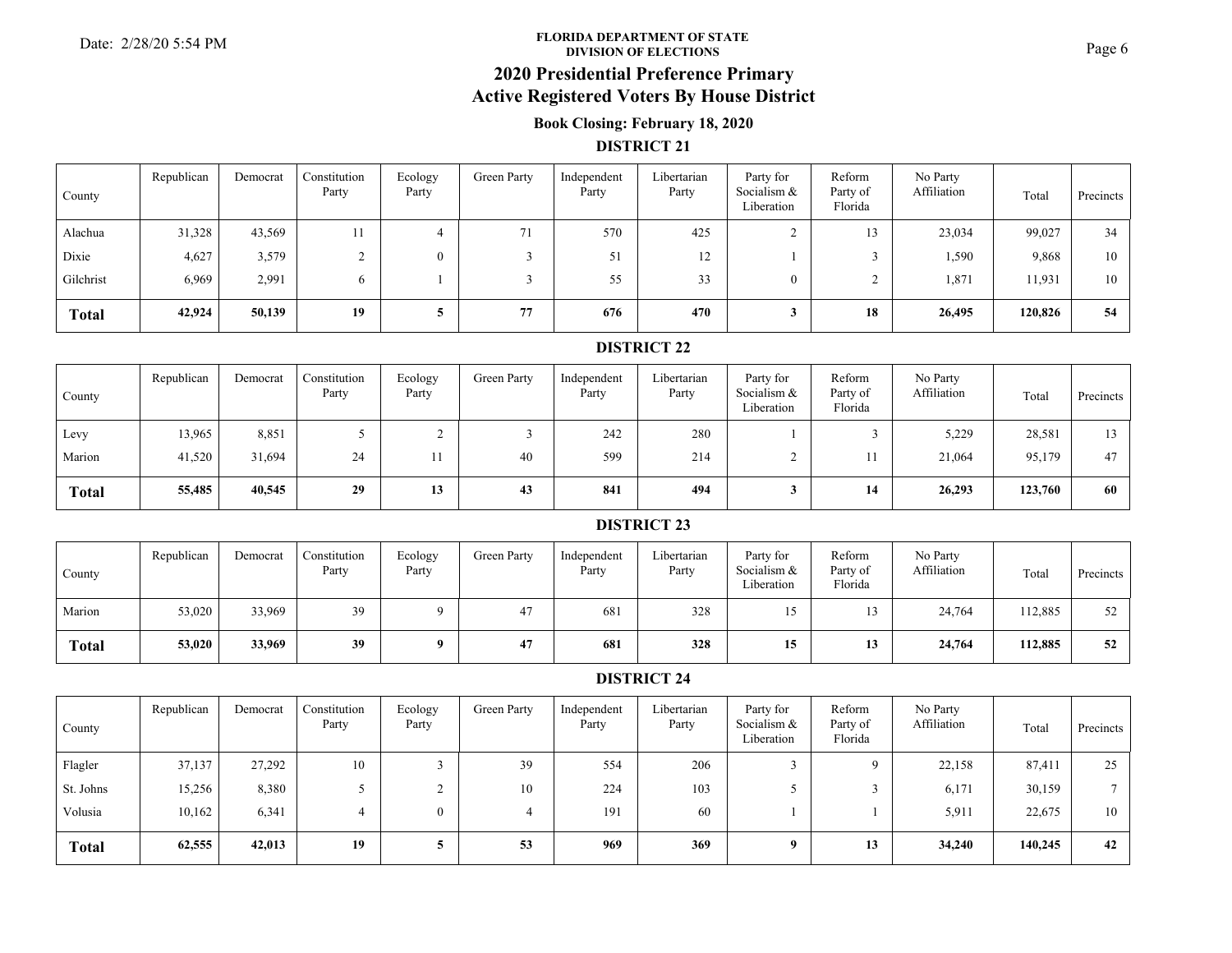#### **FLORIDA DEPARTMENT OF STATE**Date: 2/28/20 5:54 PM **Page 7**<br>DIVISION OF ELECTIONS

## **2020 Presidential Preference Primary**

### **Active Registered Voters By House District**

### **Book Closing: February 18, 2020**

#### **DISTRICT 25**

| County       | Republican | Democrat | Constitution<br>Party | Ecology<br>Party | Green Party | Independent<br>Party | Libertarian<br>Party | Party for<br>Socialism &<br>Liberation | Reform<br>Party of<br>Florida | No Party<br>Affiliation | Total   | Precincts |
|--------------|------------|----------|-----------------------|------------------|-------------|----------------------|----------------------|----------------------------------------|-------------------------------|-------------------------|---------|-----------|
| Volusia      | 53,283     | 37,762   | 24                    |                  | 65          | 1,355                | 360                  |                                        |                               | 34,235                  | 127,107 | 46        |
| <b>Total</b> | 53,283     | 37,762   | 24                    |                  | 65          | 1,355                | 360                  | O.                                     | 11                            | 34,235                  | 127,107 | 46        |

### **DISTRICT 26**

| County       | Republican | Democrat | Constitution<br>Party | Ecology<br>Party | Green Party | Independent<br>Party | Libertarian<br>Party | Party for<br>Socialism &<br>Liberation | Reform<br>Party of<br>Florida | No Party<br>Affiliation | Total   | Precincts |
|--------------|------------|----------|-----------------------|------------------|-------------|----------------------|----------------------|----------------------------------------|-------------------------------|-------------------------|---------|-----------|
| Volusia      | 34,132     | 42,647   | 16                    |                  | ہ ر         | 977                  | 312                  |                                        |                               | 29,348                  | 107,503 | 44        |
| <b>Total</b> | 34,132     | 42,647   | 16                    |                  | 51          | 977                  | 312                  |                                        |                               | 29,348                  | 107,503 | 44        |

#### **DISTRICT 27**

| County       | Republican | Democrat | Constitution<br>Party | Ecology<br>Party | Green Party | Independent<br>Party | Libertarian<br>Party | Party for<br>Socialism &<br>Liberation | Reform<br>Party of<br>Florida | No Party<br>Affiliation | Total   | Precincts |
|--------------|------------|----------|-----------------------|------------------|-------------|----------------------|----------------------|----------------------------------------|-------------------------------|-------------------------|---------|-----------|
| Volusia      | 39,639     | 39,146   | $\mathbf{r}$<br>∠⊥    |                  | -41         | 783                  | 307                  |                                        | 18                            | 35,595                  | 115,562 | 39        |
| <b>Total</b> | 39,639     | 39,146   | 21                    |                  | 41          | 783                  | 307                  |                                        | 18                            | 35,595                  | 115,562 | 39        |

#### **DISTRICT 28**

| County       | Republican | Democrat | Constitution<br>Party | Ecology<br>Party | Green Party | Independent<br>Party | Libertarian<br>Party | Party for<br>Socialism &<br>Liberation | Reform<br>Party of<br>Florida | No Party<br>Affiliation | Total   | Precincts |
|--------------|------------|----------|-----------------------|------------------|-------------|----------------------|----------------------|----------------------------------------|-------------------------------|-------------------------|---------|-----------|
| Seminole     | 45,152     | 41,869   | 20                    |                  | 71          | 850                  | 430                  |                                        |                               | 34,890                  | 123,305 | 33        |
| <b>Total</b> | 45,152     | 41,869   | 20                    |                  | 71          | 850                  | 430                  |                                        | 11                            | 34,890                  | 123,305 | 33        |

| County       | Republican | Democrat | Constitution<br>Party | Ecology<br>Party | Green Party | Independent<br>Party | Libertarian<br>Party | Party for<br>Socialism &<br>Liberation | Reform<br>Party of<br>Florida | No Party<br>Affiliation | Total   | Precincts |
|--------------|------------|----------|-----------------------|------------------|-------------|----------------------|----------------------|----------------------------------------|-------------------------------|-------------------------|---------|-----------|
| Seminole     | 43,939     | 40,335   | 12                    |                  | 54          | 961                  | 393                  |                                        |                               | 33,133                  | 118,845 | 33        |
| <b>Total</b> | 43,939     | 40,335   | 12                    |                  | 54          | 961                  | 393                  |                                        |                               | 33,133                  | 118,845 | 33        |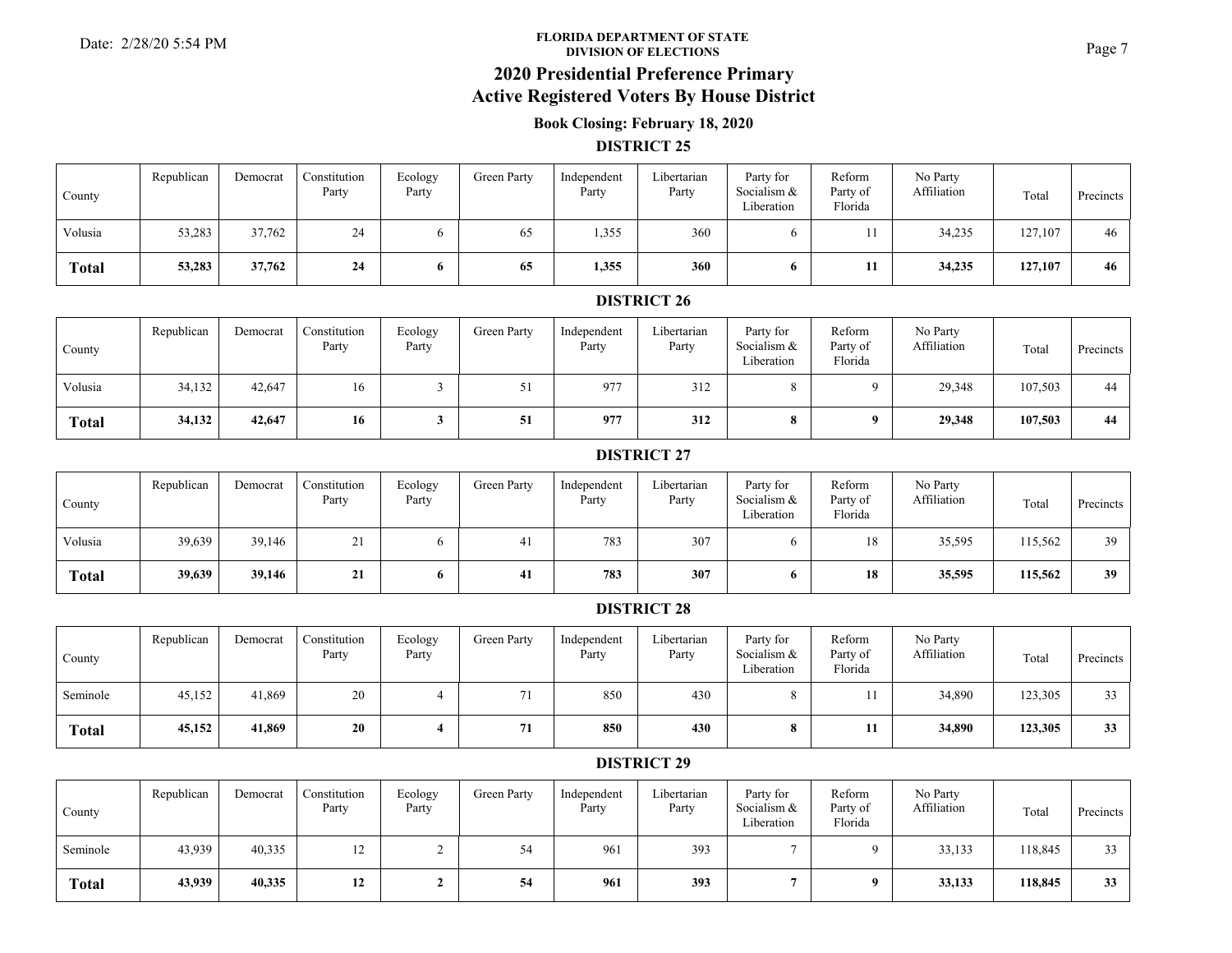#### **FLORIDA DEPARTMENT OF STATE**Date: 2/28/20 5:54 PM **Page 8**<br>DIVISION OF ELECTIONS

# **2020 Presidential Preference Primary**

## **Active Registered Voters By House District**

### **Book Closing: February 18, 2020**

#### **DISTRICT 30**

| County       | Republican | Democrat | Constitution<br>Party | Ecology<br>Party | Green Party | Independent<br>Party | Libertarian<br>Party | Party for<br>Socialism &<br>Liberation | Reform<br>Party of<br>Florida | No Party<br>Affiliation | Total   | Precincts |
|--------------|------------|----------|-----------------------|------------------|-------------|----------------------|----------------------|----------------------------------------|-------------------------------|-------------------------|---------|-----------|
| Orange       | 12,024     | 15,236   |                       |                  | 18          | 333                  | 143                  |                                        |                               | 9,404                   | 37,170  | 16        |
| Seminole     | 23,990     | 28,730   |                       |                  | 51          | 616                  | 318                  | 10                                     |                               | 22,530                  | 76,263  | 19        |
| <b>Total</b> | 36,014     | 43,966   | 14                    |                  | 69          | 949                  | 461                  | 15                                     |                               | 31,934                  | 113,433 | 35        |

#### **DISTRICT 31**

| County       | Republican | Democrat | Constitution<br>Party | Ecology<br>Party | Green Party | Independent<br>Party | Libertarian<br>Party | Party for<br>Socialism &<br>Liberation | Reform<br>Party of<br>Florida | No Party<br>Affiliation | Total   | Precincts |
|--------------|------------|----------|-----------------------|------------------|-------------|----------------------|----------------------|----------------------------------------|-------------------------------|-------------------------|---------|-----------|
| Lake         | 36,671     | 21,803   | 15<br>. J             |                  | 33          | 437                  | 204                  |                                        | 10                            | 17,959                  | 77,142  | 37        |
| Orange       | 15,945     | 14,693   | 6                     |                  | 13          | 316                  | 120                  |                                        |                               | 1,465                   | 42,561  | 13.       |
| <b>Total</b> | 52,616     | 36,496   | 21                    |                  | 46          | 753                  | 324                  | 10                                     |                               | 29,424                  | 119,703 | 50        |

#### **DISTRICT 32**

| County | Republican | Democrat | Constitution<br>Party | Ecology<br>Party | Green Party | Independent<br>Party | Libertarian<br>Party | Party for<br>Socialism &<br>Liberation | Reform<br>Party of<br>Florida | No Party<br>Affiliation | Total   | Precincts |
|--------|------------|----------|-----------------------|------------------|-------------|----------------------|----------------------|----------------------------------------|-------------------------------|-------------------------|---------|-----------|
| Lake   | 54,397     | 43,572   | 23                    |                  | 39          | 690                  | 306                  |                                        |                               | 36,418                  | 135,472 | 52        |
| Total  | 54,397     | 43,572   | 23                    |                  | 39          | 690                  | 306                  |                                        | 14                            | 36,418                  | 135,472 | 52        |

| County       | Republican | Democrat | Constitution<br>Party | Ecology<br>Party | Green Party | Independent<br>Party | Libertarian<br>Party | Party for<br>Socialism &<br>Liberation | Reform<br>Party of<br>Florida | No Party<br>Affiliation | Total   | Precincts    |
|--------------|------------|----------|-----------------------|------------------|-------------|----------------------|----------------------|----------------------------------------|-------------------------------|-------------------------|---------|--------------|
| Lake         | 16,314     | 8,608    |                       |                  | 15          | 175                  | 51                   | $\theta$                               |                               | 7,535                   | 32,710  | 17           |
| Marion       | 10,996     | 5,330    |                       |                  | 10          | 95                   | 40                   | $\Omega$                               |                               | 4,414                   | 20,893  | <sub>0</sub> |
| Sumter       | 56,650     | 25,717   | 10                    | $\overline{0}$   | 19          | 416                  | 148                  |                                        |                               | 20,655                  | 103,630 | 26           |
| <b>Total</b> | 83,960     | 39,655   | 21                    |                  | 44          | 686                  | 239                  |                                        | 18                            | 32,604                  | 157,233 | 49           |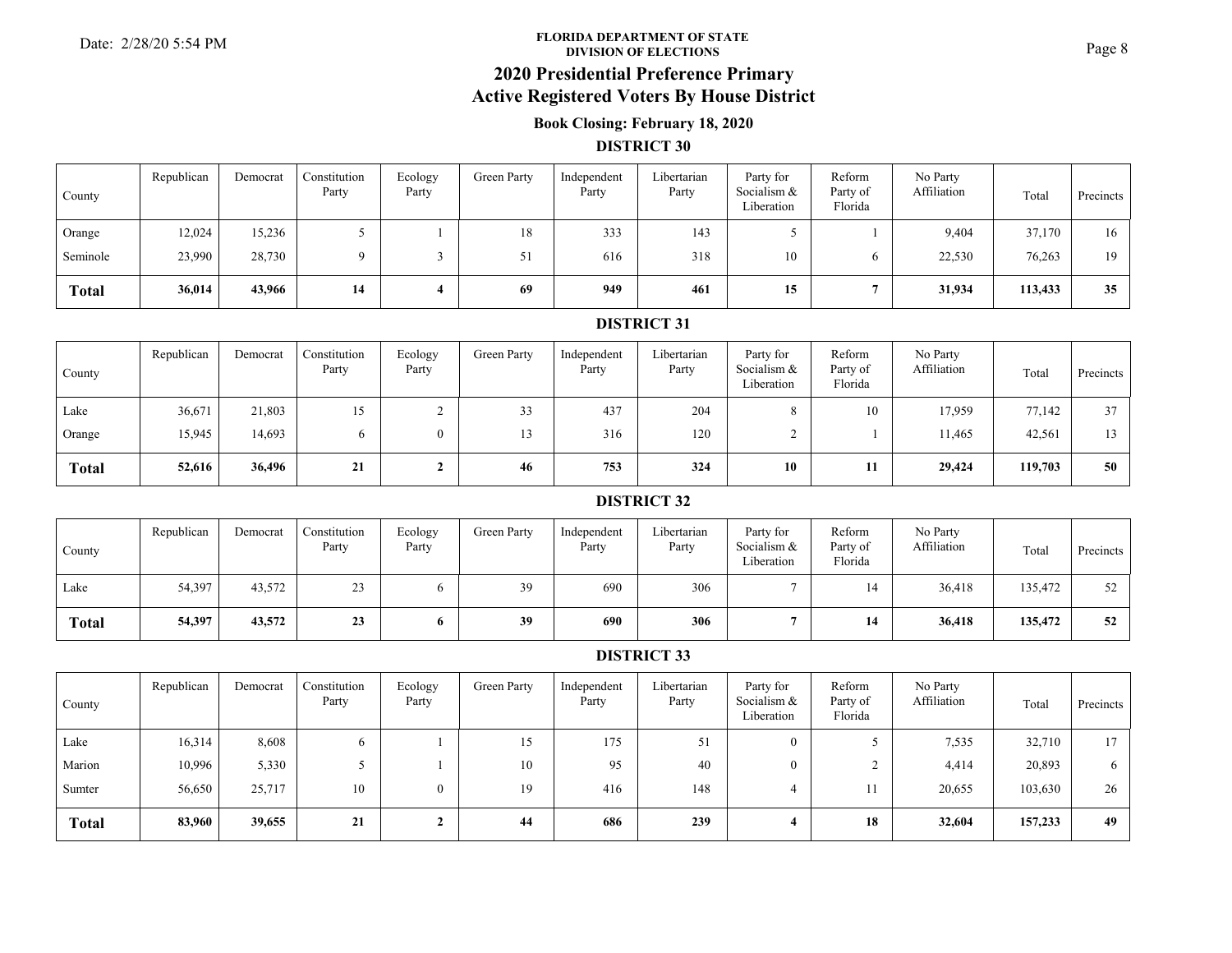#### **FLORIDA DEPARTMENT OF STATE**Date: 2/28/20 5:54 PM **Page 9**<br>DIVISION OF ELECTIONS

# **2020 Presidential Preference Primary**

## **Active Registered Voters By House District**

### **Book Closing: February 18, 2020**

#### **DISTRICT 34**

| County       | Republican | Democrat | Constitution<br>Party | Ecology<br>Party | Green Party | Independent<br>Party | Libertarian<br>Party | Party for<br>Socialism &<br>Liberation | Reform<br>Party of<br>Florida | No Party<br>Affiliation | Total   | Precincts |
|--------------|------------|----------|-----------------------|------------------|-------------|----------------------|----------------------|----------------------------------------|-------------------------------|-------------------------|---------|-----------|
| Citrus       | 54,933     | 28,484   | 17                    |                  | 46          | 1,052                | 268                  |                                        |                               | 25,508                  | 110,328 | 31        |
| Hernando     | 6,687      | 3,661    |                       | $\theta$         |             | 142                  | 26                   |                                        |                               | 3,717                   | 14,245  |           |
| <b>Total</b> | 61,620     | 32,145   | 19                    |                  | 51          | 1,194                | 294                  |                                        | 14                            | 29,225                  | 124,573 | 33        |

#### **DISTRICT 35**

| County       | Republican | Democrat | Constitution<br>Party | Ecology<br>Party | Green Party | Independent<br>Party | Libertarian<br>Party | Party for<br>Socialism &<br>Liberation | Reform<br>Party of<br>Florida | No Party<br>Affiliation | Total   | Precincts |
|--------------|------------|----------|-----------------------|------------------|-------------|----------------------|----------------------|----------------------------------------|-------------------------------|-------------------------|---------|-----------|
| Hernando     | 52,699     | 39,291   | 22                    |                  | 62          | 1,373                | 329                  |                                        | $\sim$<br>∠∠                  | 32,542                  | 126,346 | 30        |
| <b>Total</b> | 52,699     | 39,291   | 22                    |                  | 62          | 1,373                | 329                  |                                        | 22<br>44                      | 32,542                  | 126,346 | 30        |

#### **DISTRICT 36**

| County       | Republican | Democrat | Constitution<br>Party | Ecology<br>Party | Green Party | Independent<br>Party | Libertarian<br>Party | Party for<br>Socialism &<br>Liberation | Reform<br>Party of<br>Florida | No Party<br>Affiliation | Total   | Precincts |
|--------------|------------|----------|-----------------------|------------------|-------------|----------------------|----------------------|----------------------------------------|-------------------------------|-------------------------|---------|-----------|
| Pasco        | 39,536     | 35,088   | 17                    |                  | 62          | 1,142                | 335                  |                                        | $2^{\circ}$<br>ر ے            | 33,022                  | 109,241 | 32        |
| <b>Total</b> | 39,536     | 35,088   | 17                    |                  | 62          | 1,142                | 335                  |                                        | 23                            | 33,022                  | 109,241 | 32        |

| County       | Republican | Democrat | Constitution<br>Party | Ecology<br>Party | Green Party | Independent<br>Party | Libertarian<br>Party | Party for<br>Socialism &<br>Liberation | Reform<br>Party of<br>Florida | No Party<br>Affiliation | Total   | Precincts |
|--------------|------------|----------|-----------------------|------------------|-------------|----------------------|----------------------|----------------------------------------|-------------------------------|-------------------------|---------|-----------|
| Pasco        | 58,786     | 38,590   | 17                    |                  | 46          | 1,239                | 378                  |                                        |                               | 37,549                  | 136,634 | 39        |
| <b>Total</b> | 58,786     | 38,590   | 17                    |                  | 46          | 1,239                | 378                  |                                        |                               | 37,549                  | 136,634 | 39        |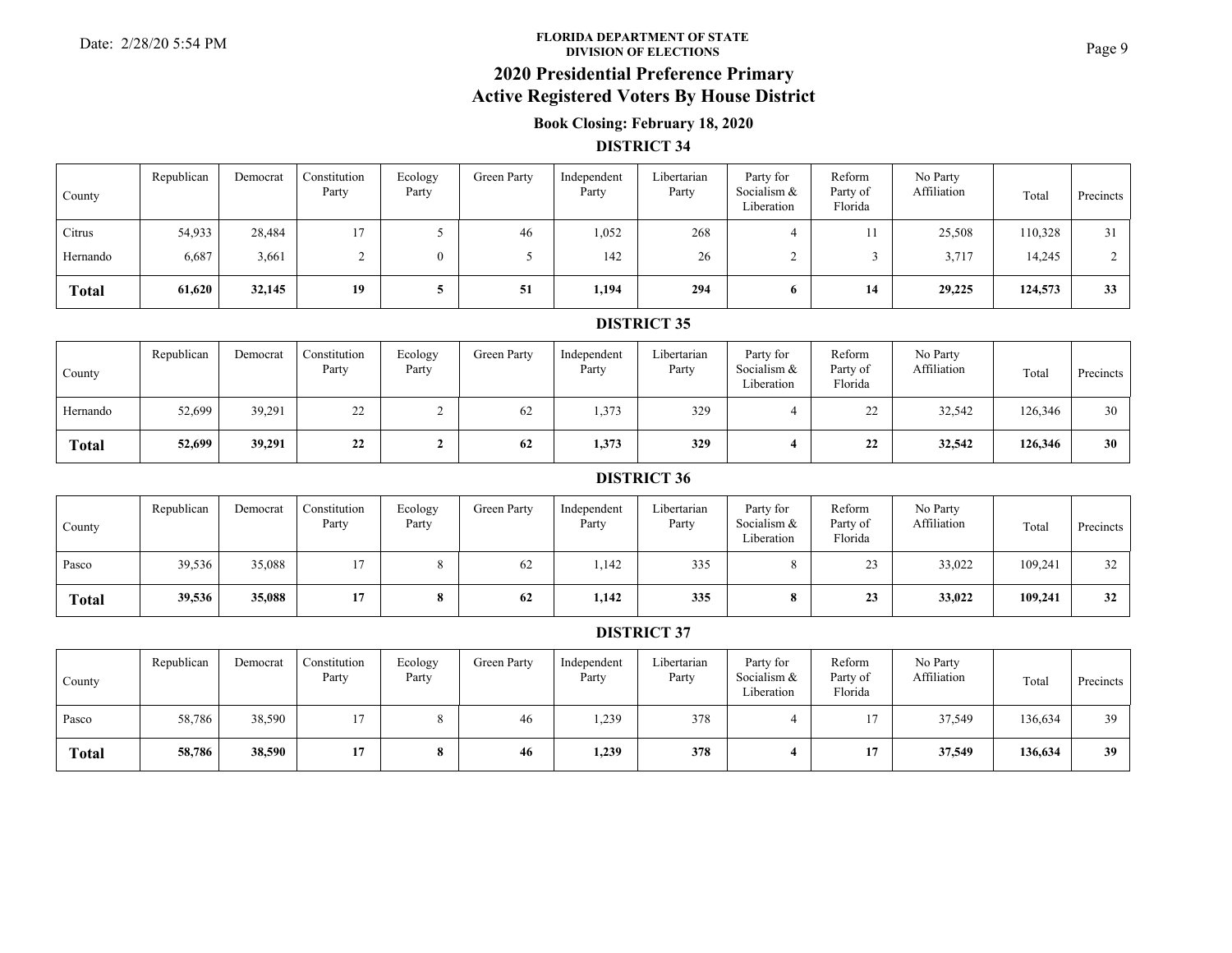#### **FLORIDA DEPARTMENT OF STATE**Date: 2/28/20 5:54 PM **Page 10**<br>DIVISION OF ELECTIONS

# **2020 Presidential Preference Primary**

## **Active Registered Voters By House District**

### **Book Closing: February 18, 2020**

#### **DISTRICT 38**

| County       | Republican | Democrat | Constitution<br>Party | Ecology<br>Party | <b>Green Party</b> | Independent<br>Party | Libertarian<br>Party | Party for<br>Socialism &<br>Liberation | Reform<br>Party of<br>Florida | No Party<br>Affiliation | Total   | Precincts |
|--------------|------------|----------|-----------------------|------------------|--------------------|----------------------|----------------------|----------------------------------------|-------------------------------|-------------------------|---------|-----------|
| Pasco        | 47,119     | 39,329   | 26                    |                  | 52                 | 1,124                | 307                  |                                        |                               | 33,224                  | 121,204 | 42        |
| <b>Total</b> | 47,119     | 39,329   | 26                    |                  | 52                 | 1,124                | 307                  |                                        | 14                            | 33,224                  | 121,204 | 42        |

#### **DISTRICT 39**

| County       | Republican | Democrat | Constitution<br>Party | Ecology<br>Party | Green Party  | Independent<br>Party | Libertarian<br>Party | Party for<br>Socialism &<br>Liberation | Reform<br>Party of<br>Florida | No Party<br>Affiliation | Total   | Precincts |
|--------------|------------|----------|-----------------------|------------------|--------------|----------------------|----------------------|----------------------------------------|-------------------------------|-------------------------|---------|-----------|
| Osceola      | 6,150      | 7,570    |                       |                  |              | 225                  | 79                   |                                        |                               | 7,560                   | 21,601  | 18        |
| Polk         | 39,441     | 32,381   | 30                    |                  | $\sim$<br>32 | 789                  | 254                  |                                        | 10                            | 30,880                  | 103,829 | 35        |
| <b>Total</b> | 45,591     | 39,951   | 33                    | $\mathbf{o}$     | 40           | 1,014                | 333                  |                                        | 14                            | 38,440                  | 125,430 | 53        |

#### **DISTRICT 40**

| County       | Republican | Democrat | Constitution<br>Party | Ecology<br>Party               | Green Party | Independent<br>Party | Libertarian<br>Party | Party for<br>Socialism &<br>Liberation | Reform<br>Party of<br>Florida | No Party<br>Affiliation | Total   | Precincts |
|--------------|------------|----------|-----------------------|--------------------------------|-------------|----------------------|----------------------|----------------------------------------|-------------------------------|-------------------------|---------|-----------|
| Polk         | 40,268     | 37,884   | 23                    | 1ء<br>$\overline{\phantom{0}}$ | 59          | 799                  | 315                  |                                        |                               | 27,341                  | 106,717 | 42        |
| <b>Total</b> | 40,268     | 37,884   | 23                    | 15                             | 59          | 799                  | 315                  |                                        |                               | 27,341                  | 106,717 | 42        |

| County       | Republican | Democrat | Constitution<br>Party | Ecology<br>Party | Green Party | Independent<br>Party | Libertarian<br>Party | Party for<br>Socialism &<br>Liberation | Reform<br>Party of<br>Florida | No Party<br>Affiliation | Total   | Precincts |
|--------------|------------|----------|-----------------------|------------------|-------------|----------------------|----------------------|----------------------------------------|-------------------------------|-------------------------|---------|-----------|
| Polk         | 41,497     | 47,409   | 18                    |                  | 58          | 883                  | 251                  |                                        |                               | 37,128                  | 127,265 | 42        |
| <b>Total</b> | 41,497     | 47,409   | 18                    | o                | 58          | 883                  | 251                  |                                        |                               | 37,128                  | 127,265 | 42        |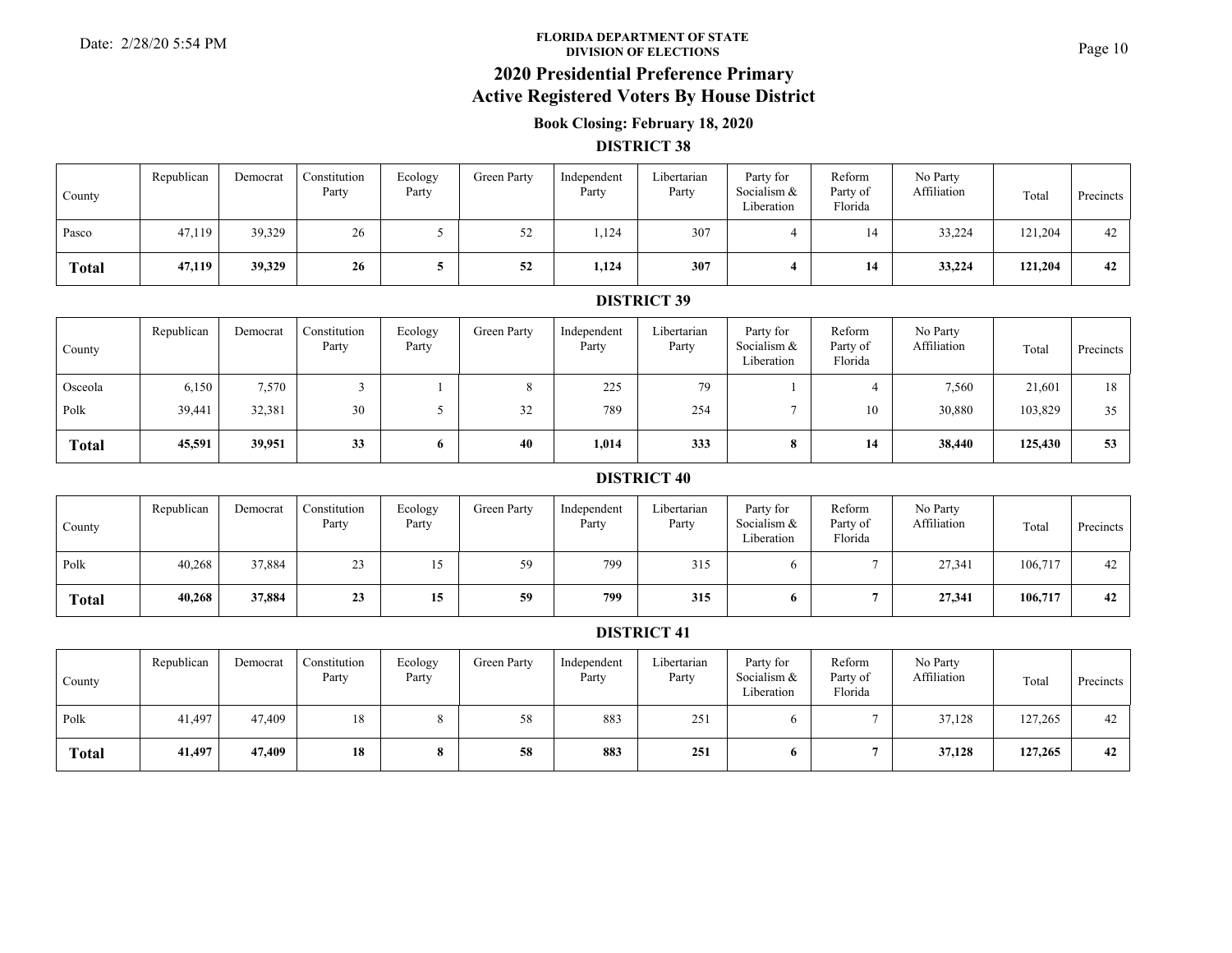#### **FLORIDA DEPARTMENT OF STATE**Date: 2/28/20 5:54 PM **Property of STATE** Property of STATE Property of STATE Page 11

### **2020 Presidential Preference Primary Active Registered Voters By House District**

### **Book Closing: February 18, 2020**

#### **DISTRICT 42**

| County       | Republican | Democrat | Constitution<br>Party | Ecology<br>Party | Green Party | Independent<br>Party | Libertarian<br>Party | Party for<br>Socialism &<br>Liberation | Reform<br>Party of<br>Florida | No Party<br>Affiliation | Total   | Precincts |
|--------------|------------|----------|-----------------------|------------------|-------------|----------------------|----------------------|----------------------------------------|-------------------------------|-------------------------|---------|-----------|
| Osceola      | 26,274     | 29,823   | 17                    |                  | 14          | 489                  | 175                  |                                        |                               | 27,064                  | 83,869  | 35        |
| Polk         | 14,208     | 17,944   | 13                    |                  |             | 274                  | 90                   |                                        |                               | 13,438                  | 45,987  | 18        |
| <b>Total</b> | 40,482     | 47,767   | 30                    | $\mathbf o$      | 22          | 763                  | 265                  |                                        | 10                            | 40,502                  | 129,856 | 53        |

#### **DISTRICT 43**

| County       | Republican | Democrat | Constitution<br>Party | Ecology<br>Party         | Green Party   | Independent<br>Party | Libertarian<br>Party | Party for<br>Socialism &<br>Liberation | Reform<br>Party of<br>Florida | No Party<br>Affiliation | Total   | Precincts |
|--------------|------------|----------|-----------------------|--------------------------|---------------|----------------------|----------------------|----------------------------------------|-------------------------------|-------------------------|---------|-----------|
| Osceola      | 18,154     | 57,396   |                       |                          | $\sim$<br>ر ر | 446                  | 140                  |                                        |                               | 42,146                  | 118,352 | 40        |
| <b>Total</b> | 18,154     | 57,396   | 17                    | $\Omega$<br>$\mathbf{o}$ | 33            | 446                  | 140                  |                                        |                               | 42,146                  | 118,352 | 40        |

#### **DISTRICT 44**

| County       | Republican | Democrat | Constitution<br>Party | Ecology<br>Party | Green Party | Independent<br>Party | Libertarian<br>Party | Party for<br>Socialism &<br>Liberation | Reform<br>Party of<br>Florida | No Party<br>Affiliation | Total   | Precincts |
|--------------|------------|----------|-----------------------|------------------|-------------|----------------------|----------------------|----------------------------------------|-------------------------------|-------------------------|---------|-----------|
| Orange       | 47,683     | 48,368   |                       |                  | 56          | 1,303                | 422                  |                                        |                               | 43,648                  | 141,517 | 38        |
| <b>Total</b> | 47,683     | 48,368   | $\mathbf o$           |                  | 56          | 1,303                | 422                  |                                        | 14                            | 43,648                  | 141,517 | 38        |

| County       | Republican | Democrat | Constitution<br>Party | Ecology<br>Party | Green Party | Independent<br>Party | Libertarian<br>Party | Party for<br>Socialism &<br>Liberation | Reform<br>Party of<br>Florida | No Party<br>Affiliation | Total   | Precincts |
|--------------|------------|----------|-----------------------|------------------|-------------|----------------------|----------------------|----------------------------------------|-------------------------------|-------------------------|---------|-----------|
| Orange       | 20,716     | 54,818   |                       |                  | 36          | 608                  | 222                  |                                        |                               | 28,153                  | 104,573 | 32        |
| <b>Total</b> | 20,716     | 54,818   |                       |                  | 36          | 608                  | 222                  |                                        |                               | 28,153                  | 104,573 | 32        |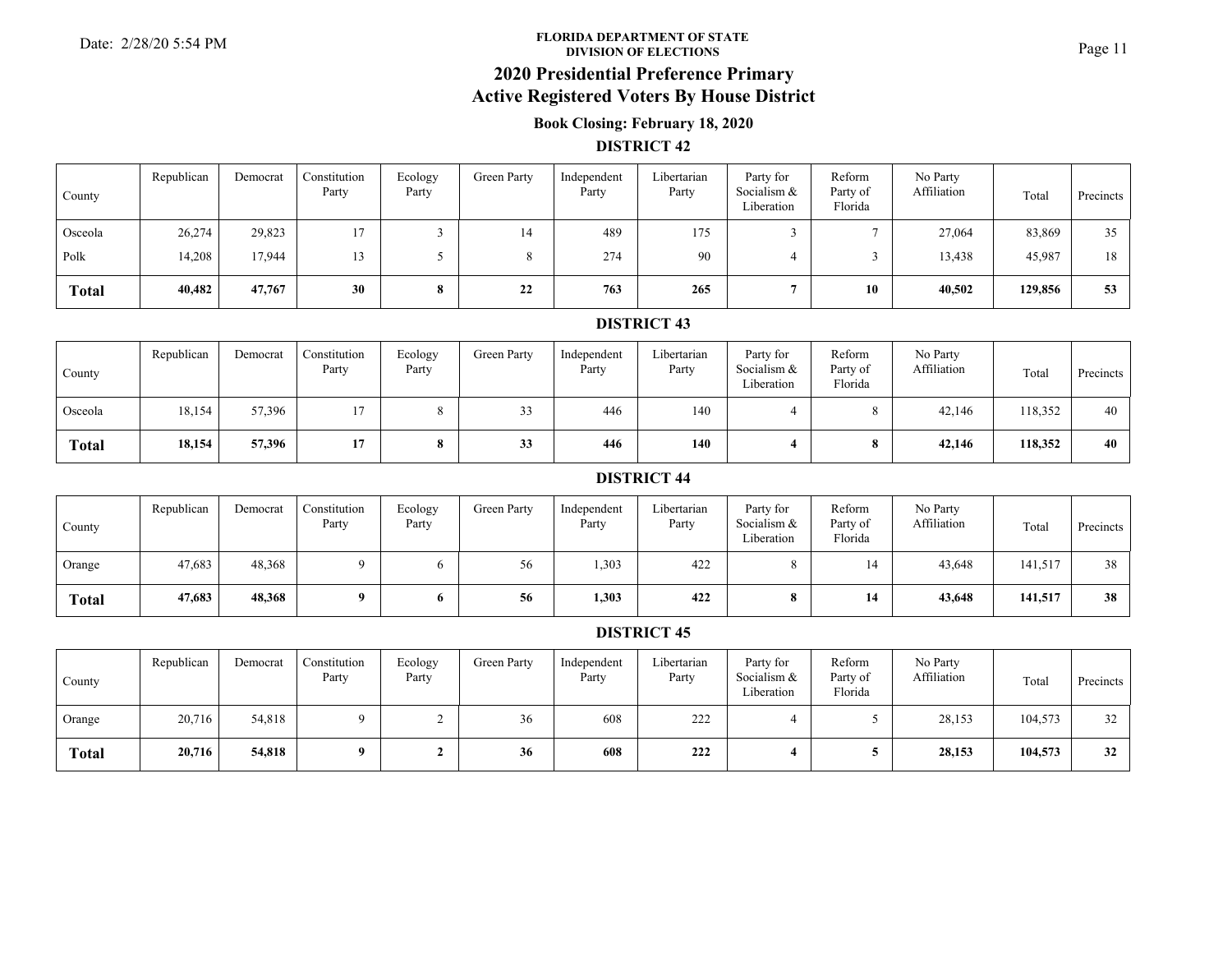#### **FLORIDA DEPARTMENT OF STATE**Date: 2/28/20 5:54 PM **Page 12**<br>DIVISION OF ELECTIONS

## **2020 Presidential Preference Primary**

### **Active Registered Voters By House District**

### **Book Closing: February 18, 2020**

#### **DISTRICT 46**

| County       | Republican | Democrat | Constitution<br>Party | Ecology<br>Party | Green Party | Independent<br>Party | Libertarian<br>Party | Party for<br>Socialism &<br>Liberation | Reform<br>Party of<br>Florida | No Party<br>Affiliation | Total  | <b>Precincts</b> |
|--------------|------------|----------|-----------------------|------------------|-------------|----------------------|----------------------|----------------------------------------|-------------------------------|-------------------------|--------|------------------|
| Orange       | 8,342      | 50,711   |                       |                  | 33          | 444                  | 135                  |                                        |                               | 23,206                  | 82,884 | 29               |
| <b>Total</b> | 8,342      | 50,711   |                       |                  | 33          | 444                  | 135                  |                                        |                               | 23,206                  | 82,884 | 29               |

#### **DISTRICT 47**

| County       | Republican | Democrat | Constitution<br>Party | Ecology<br>Party | Green Party | Independent<br>Party | Libertarian<br>Party | Party for<br>Socialism &<br>Liberation | Reform<br>Party of<br>Florida | No Party<br>Affiliation | Total   | Precincts |
|--------------|------------|----------|-----------------------|------------------|-------------|----------------------|----------------------|----------------------------------------|-------------------------------|-------------------------|---------|-----------|
| Orange       | 41,507     | 51,179   | 18                    |                  | 89          | 1,057                | 497                  |                                        |                               | 33,950                  | 128,321 | 47        |
| <b>Total</b> | 41,507     | 51,179   | 18                    |                  | 89          | 1,057                | 497                  |                                        |                               | 33,950                  | 128,321 | 47        |

#### **DISTRICT 48**

| County       | Republican | Democrat | Constitution<br>Party | Ecology<br>Party | Green Party | Independent<br>Party | Libertarian<br>Party | Party for<br>Socialism &<br>Liberation | Reform<br>Party of<br>Florida | No Party<br>Affiliation | Total   | Precincts |
|--------------|------------|----------|-----------------------|------------------|-------------|----------------------|----------------------|----------------------------------------|-------------------------------|-------------------------|---------|-----------|
| Orange       | 18,550     | 51,272   |                       |                  | 47          | 622                  | 183                  |                                        |                               | 39,627                  | 110,324 | 30        |
| <b>Total</b> | 18,550     | 51,272   | 6                     |                  | 47          | 622                  | 183                  |                                        |                               | 39,627                  | 110,324 | 30        |

| County       | Republican | Democrat | Constitution<br>Party | Ecology<br>Party | Green Party | Independent<br>Party | Libertarian<br>Party | Party for<br>Socialism &<br>Liberation | Reform<br>Party of<br>Florida | No Party<br>Affiliation | Total   | Precincts |
|--------------|------------|----------|-----------------------|------------------|-------------|----------------------|----------------------|----------------------------------------|-------------------------------|-------------------------|---------|-----------|
| Orange       | 26,496     | 46,714   | 11                    |                  | 56          | 856                  | 351                  |                                        |                               | 36,246                  | 110,749 | 34        |
| <b>Total</b> | 26,496     | 46,714   |                       |                  | 56          | 856                  | 351                  |                                        |                               | 36,246                  | 110,749 | 34        |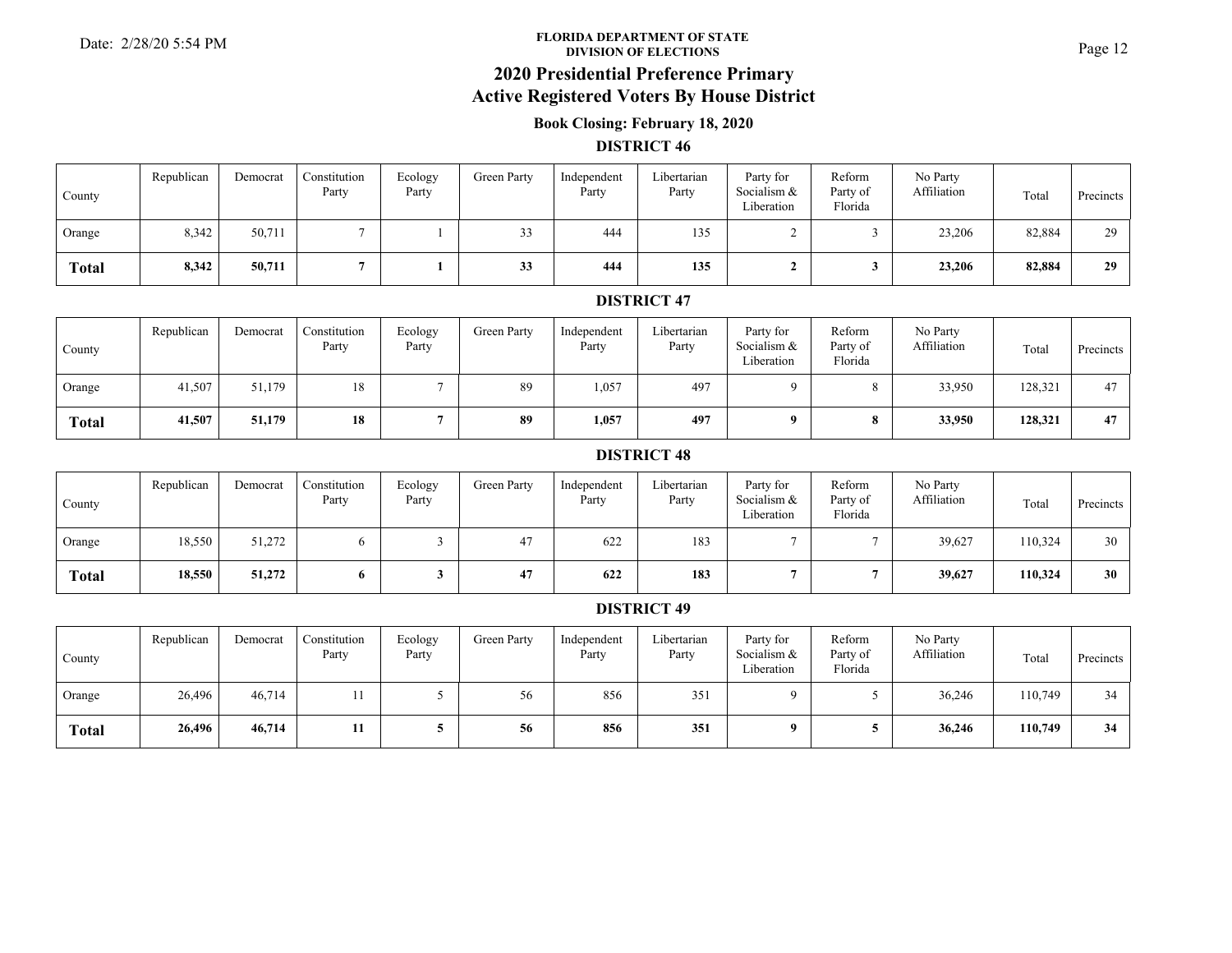#### **FLORIDA DEPARTMENT OF STATE**Date: 2/28/20 5:54 PM **Page 13**<br>DIVISION OF ELECTIONS

# **2020 Presidential Preference Primary**

## **Active Registered Voters By House District**

### **Book Closing: February 18, 2020**

#### **DISTRICT 50**

| County       | Republican | Democrat | Constitution<br>Party | Ecology<br>Party | Green Party | Independent<br>Party | Libertarian<br>Party | Party for<br>Socialism &<br>Liberation | Reform<br>Party of<br>Florida | No Party<br>Affiliation | Total   | Precincts |
|--------------|------------|----------|-----------------------|------------------|-------------|----------------------|----------------------|----------------------------------------|-------------------------------|-------------------------|---------|-----------|
| Brevard      | 23,569     | 15,950   | 20                    | $\theta$         | 25          | 546                  | 168                  |                                        |                               | 11,398                  | 51,680  | 14        |
| Orange       | 25,655     | 31,774   |                       |                  | 18          | 797                  | 241                  |                                        |                               | 29,220                  | 87,718  | 26        |
| <b>Total</b> | 49,224     | 47,724   | 21                    |                  | 43          | 1,343                | 409                  | 6.                                     |                               | 40,618                  | 139,398 | 40        |

#### **DISTRICT 51**

| County         | Republican | Democrat | Constitution<br>Party | Ecology<br>Party | Green Party    | Independent<br>Party | Libertarian<br>Party | Party for<br>Socialism &<br>Liberation | Reform<br>Party of<br>Florida | No Party<br>Affiliation | Total   | Precincts |
|----------------|------------|----------|-----------------------|------------------|----------------|----------------------|----------------------|----------------------------------------|-------------------------------|-------------------------|---------|-----------|
| <b>Brevard</b> | 51,464     | 38,033   | 40                    |                  | $\overline{a}$ | 1,166                | 412                  |                                        |                               | 29,071                  | 120,288 | 56        |
| <b>Total</b>   | 51,464     | 38,033   | 40                    |                  | 77             | 1,166                | 412                  |                                        | 11                            | 29,071                  | 120,288 | 56        |

#### **DISTRICT 52**

| County         | Republican | Democrat | Constitution<br>Party | Ecology<br>Party | Green Party | Independent<br>Party | Libertarian<br>Party | Party for<br>Socialism &<br>Liberation | Reform<br>Party of<br>Florida | No Party<br>Affiliation | Total   | Precincts |
|----------------|------------|----------|-----------------------|------------------|-------------|----------------------|----------------------|----------------------------------------|-------------------------------|-------------------------|---------|-----------|
| <b>Brevard</b> | 62,289     | 38,339   |                       | 19               | 90          | 1,400                | 524                  |                                        | ⊥∠                            | 34,389                  | 137,102 | 54        |
| <b>Total</b>   | 62,289     | 38,339   | 31                    | 19               | 90          | 1,400                | 524                  |                                        | 12                            | 34,389                  | 137,102 | 54        |

| County       | Republican | Democrat | Constitution<br>Party | Ecology<br>Party | Green Party | Independent<br>Party | Libertarian<br>Party | Party for<br>Socialism &<br>Liberation | Reform<br>Party of<br>Florida | No Party<br>Affiliation | Total   | Precincts |
|--------------|------------|----------|-----------------------|------------------|-------------|----------------------|----------------------|----------------------------------------|-------------------------------|-------------------------|---------|-----------|
| Brevard      | 46,209     | 43,669   | 28                    |                  | 95          | 1,459                | 410                  |                                        |                               | 35,330                  | 127,247 | 37        |
| <b>Total</b> | 46,209     | 43,669   | 28                    |                  | 95          | 1,459                | 410                  | 13                                     | 17                            | 35,330                  | 127,247 | 37        |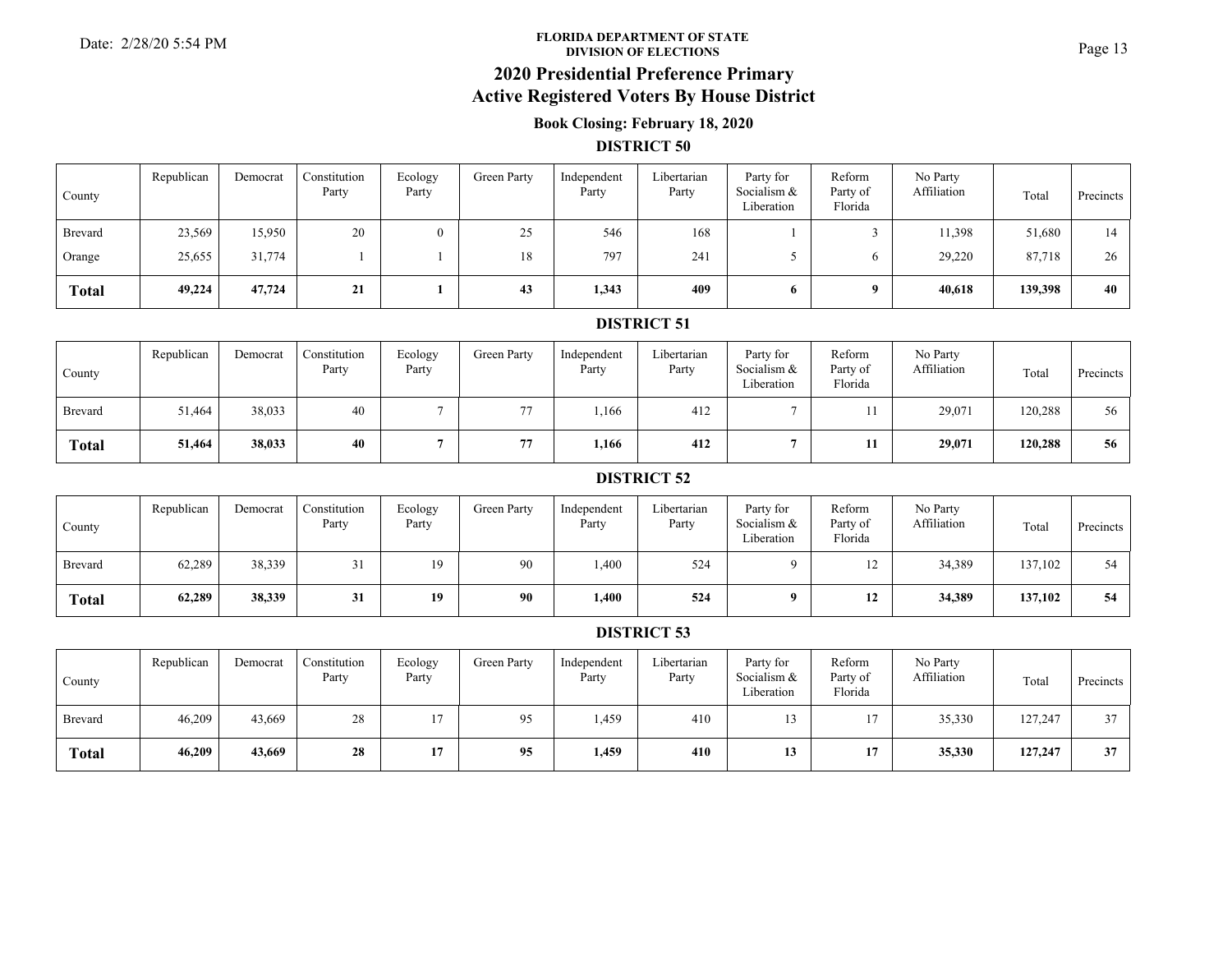#### **FLORIDA DEPARTMENT OF STATE**Date: 2/28/20 5:54 PM **Page 14**<br>DIVISION OF ELECTIONS

# **2020 Presidential Preference Primary**

## **Active Registered Voters By House District**

### **Book Closing: February 18, 2020**

#### **DISTRICT 54**

| County       | Republican | Democrat | Constitution<br>Party | Ecology<br>Party | Green Party | Independent<br>Party | Libertarian<br>Party | Party for<br>Socialism &<br>Liberation | Reform<br>Party of<br>Florida | No Party<br>Affiliation | Total   | Precincts |
|--------------|------------|----------|-----------------------|------------------|-------------|----------------------|----------------------|----------------------------------------|-------------------------------|-------------------------|---------|-----------|
| Indian River | 54,815     | 33,267   | 14                    |                  | 52          | 1,247                | 250                  |                                        | 1 <sub>7</sub>                | 29,312                  | 118,978 | 35        |
| St. Lucie    | 5,053      | 5,209    |                       |                  |             | 123                  | 17                   |                                        |                               | 3,238                   | 13,649  |           |
| <b>Total</b> | 59,868     | 38,476   | 18                    |                  | 54          | 1,370                | 267                  |                                        | 19                            | 32,550                  | 132,627 | 42        |

#### **DISTRICT 55**

| County       | Republican | Democrat | Constitution<br>Party | Ecology<br>Party | Green Party | Independent<br>Party | Libertarian<br>Party | Party for<br>Socialism &<br>Liberation | Reform<br>Party of<br>Florida | No Party<br>Affiliation | Total  | Precincts |
|--------------|------------|----------|-----------------------|------------------|-------------|----------------------|----------------------|----------------------------------------|-------------------------------|-------------------------|--------|-----------|
| Glades       | 3,030      | 2,400    |                       |                  |             | 53                   | 12                   | $\Omega$                               | 0                             | 1,229                   | 6,727  | 13        |
| Highlands    | 28,812     | 18,264   | 10                    |                  |             | 354                  | 79                   |                                        |                               | 14,388                  | 61,926 | 25        |
| Okeechobee   | 9,770      | 6,890    |                       |                  |             | 179                  | 32                   |                                        |                               | 4,225                   | 21,116 |           |
| St. Lucie    | 1,680      | 841      | $\theta$              | $\bf{0}$         |             | 18                   |                      | $\theta$                               |                               | 738                     | 3,285  |           |
| <b>Total</b> | 43,292     | 28,395   | 16                    |                  | 15          | 604                  | 130                  |                                        | 12                            | 20,580                  | 93,054 | 53        |

#### **DISTRICT 56**

| County       | Republican | Democrat | Constitution<br>Party | Ecology<br>Party | Green Party  | Independent<br>Party | Libertarian<br>Party | Party for<br>Socialism &<br>Liberation | Reform<br>Party of<br>Florida | No Party<br>Affiliation | Total  | Precincts |
|--------------|------------|----------|-----------------------|------------------|--------------|----------------------|----------------------|----------------------------------------|-------------------------------|-------------------------|--------|-----------|
| DeSoto       | 6,085      | 6,629    |                       |                  | <sub>6</sub> | 62                   | 19                   | 0                                      |                               | 3,897                   | 16,706 | 15        |
| Hardee       | 5,767      | 4,260    |                       |                  | $\Omega$     | 28                   | 29                   |                                        |                               | 2,456                   | 12,543 | 12        |
| Polk         | 25,175     | 19,717   | $\Omega$              |                  | 21           | 429                  | 163                  |                                        | 10                            | 15,122                  | 60,650 | 30        |
| <b>Total</b> | 37,027     | 30,606   | 17                    |                  | 27           | 519                  | 211                  |                                        | 13                            | 21,475                  | 89,899 | 57        |

| County       | Republican | Democrat | Constitution<br>Party | Ecology<br>Party | Green Party | Independent<br>Party | Libertarian<br>Party | Party for<br>Socialism &<br>Liberation | Reform<br>Party of<br>Florida | No Party<br>Affiliation | Total   | Precincts |
|--------------|------------|----------|-----------------------|------------------|-------------|----------------------|----------------------|----------------------------------------|-------------------------------|-------------------------|---------|-----------|
| Hillsborough | 54,611     | 48,670   | 26                    | 16               | 46          | 1,587                | 395                  | 18                                     |                               | 41,608                  | 146,989 | 62        |
| <b>Total</b> | 54,611     | 48,670   | 26                    | 16               | 46          | 1,587                | 395                  | 18                                     | 12                            | 41,608                  | 146,989 | 62        |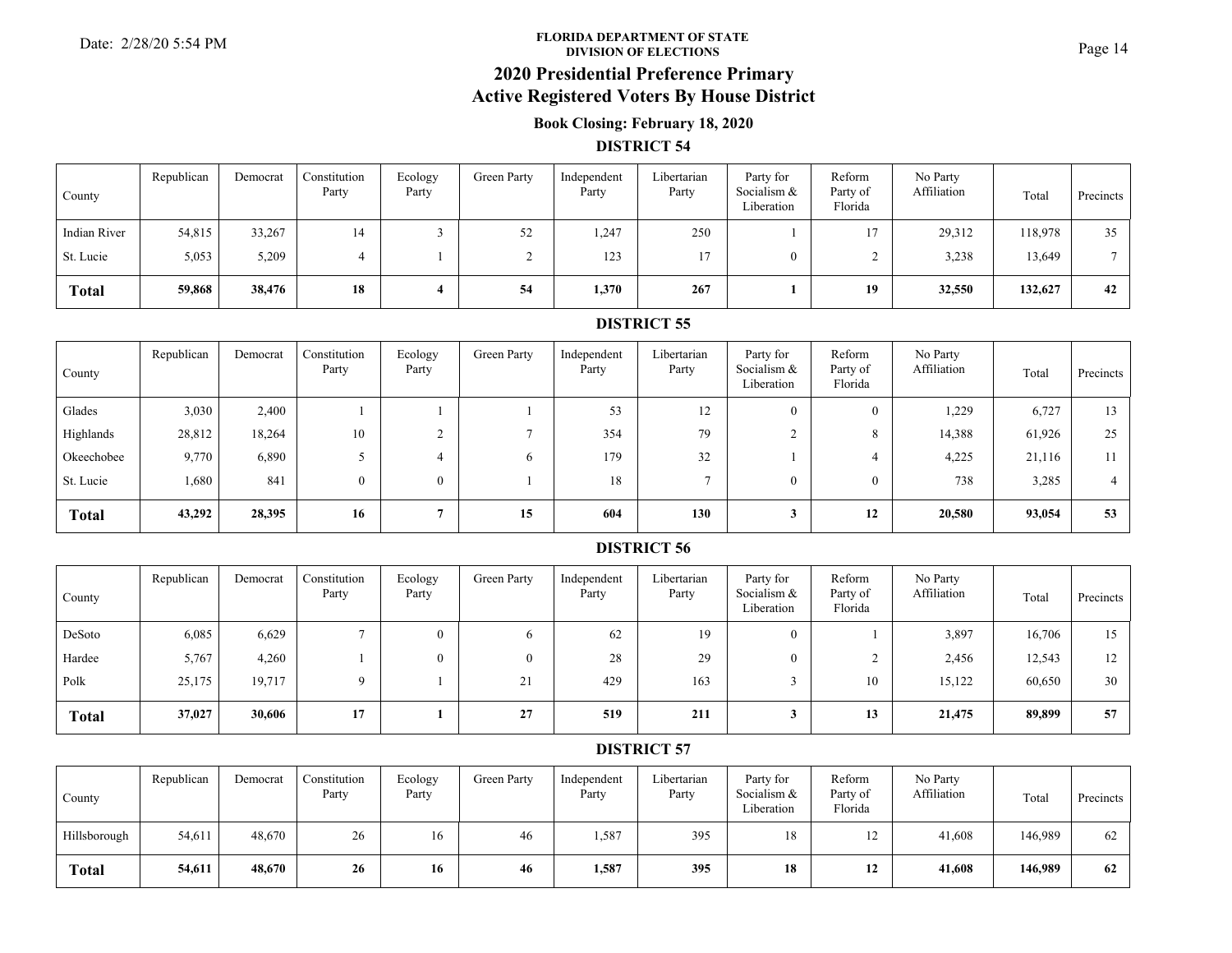#### **FLORIDA DEPARTMENT OF STATE**Date: 2/28/20 5:54 PM **Page 15**<br>DIVISION OF ELECTIONS

**2020 Presidential Preference Primary**

### **Active Registered Voters By House District**

### **Book Closing: February 18, 2020**

#### **DISTRICT 58**

| County       | Republican | Democrat | Constitution<br>Party | Ecology<br>Party | Green Party | Independent<br>Party | Libertarian<br>Party | Party for<br>Socialism &<br>Liberation | Reform<br>Party of<br>Florida | No Party<br>Affiliation | Total  | Precincts |
|--------------|------------|----------|-----------------------|------------------|-------------|----------------------|----------------------|----------------------------------------|-------------------------------|-------------------------|--------|-----------|
| Hillsborough | 34,027     | 35,314   | 27<br>້≀              |                  | 63          | 679                  | 286                  | 10                                     |                               | 26,082                  | 96,505 | 49        |
| <b>Total</b> | 34,027     | 35,314   | 27                    |                  | 63          | 679                  | 286                  | 10                                     |                               | 26,082                  | 96,505 | 49        |

#### **DISTRICT 59**

| County       | Republican | Democrat | Constitution<br>Party | Ecology<br>Party | Green Party | Independent<br>Party | Libertarian<br>Party | Party for<br>Socialism &<br>Liberation | Reform<br>Party of<br>Florida | No Party<br>Affiliation | Total   | Precincts |
|--------------|------------|----------|-----------------------|------------------|-------------|----------------------|----------------------|----------------------------------------|-------------------------------|-------------------------|---------|-----------|
| Hillsborough | 37,375     | 43,564   | ∠⊥                    |                  | 68          | 1,121                | 359                  |                                        | 24                            | 34,470                  | 117,015 | 47        |
| <b>Total</b> | 37,375     | 43,564   | 21                    | $\mathbf o$      | 68          | 1,121                | 359                  |                                        | 24                            | 34,470                  | 117,015 | 47        |

#### **DISTRICT 60**

| County       | Republican | Democrat | Constitution<br>Party | Ecology<br>Party | Green Party | Independent<br>Party | Libertarian<br>Party | Party for<br>Socialism &<br>Liberation | Reform<br>Party of<br>Florida | No Party<br>Affiliation | Total   | Precincts |
|--------------|------------|----------|-----------------------|------------------|-------------|----------------------|----------------------|----------------------------------------|-------------------------------|-------------------------|---------|-----------|
| Hillsborough | 47,465     | 42,273   | 24                    |                  | 62          | 1,171                | 475                  |                                        | 10                            | 34,243                  | 125,744 | 58        |
| <b>Total</b> | 47,465     | 42,273   | 24                    |                  | 62          | 1,171                | 475                  |                                        | 19                            | 34,243                  | 125,744 | 58        |

#### **DISTRICT 61**

| County       | Republican | Democrat | Constitution<br>Party | Ecology<br>Party | Green Party | Independent<br>Party | Libertarian<br>Party | Party for<br>Socialism &<br>Liberation | Reform<br>Party of<br>Florida | No Party<br>Affiliation | Total  | Precincts |
|--------------|------------|----------|-----------------------|------------------|-------------|----------------------|----------------------|----------------------------------------|-------------------------------|-------------------------|--------|-----------|
| Hillsborough | 11,420     | 61,022   |                       |                  | 71          | 505                  | 233                  |                                        | $\overline{1}$                | 24,409                  | 97,702 | 42        |
| <b>Total</b> | 11,420     | 61,022   | 14                    |                  | 71          | 505                  | 233                  |                                        | 12                            | 24,409                  | 97,702 | 42        |

| County       | Republican | Democrat | Constitution<br>Party | Ecology<br>Party | Green Party | Independent<br>Party | Libertarian<br>Party | Party for<br>Socialism &<br>Liberation | Reform<br>Party of<br>Florida | No Party<br>Affiliation | Total  | Precincts |
|--------------|------------|----------|-----------------------|------------------|-------------|----------------------|----------------------|----------------------------------------|-------------------------------|-------------------------|--------|-----------|
| Hillsborough | 20,970     | 41,370   | 14                    |                  | 40          | 560                  | 209                  |                                        |                               | 29,102                  | 92,283 | 37        |
| <b>Total</b> | 20,970     | 41,370   | 14                    |                  | 40          | 560                  | 209                  |                                        |                               | 29,102                  | 92,283 | 37        |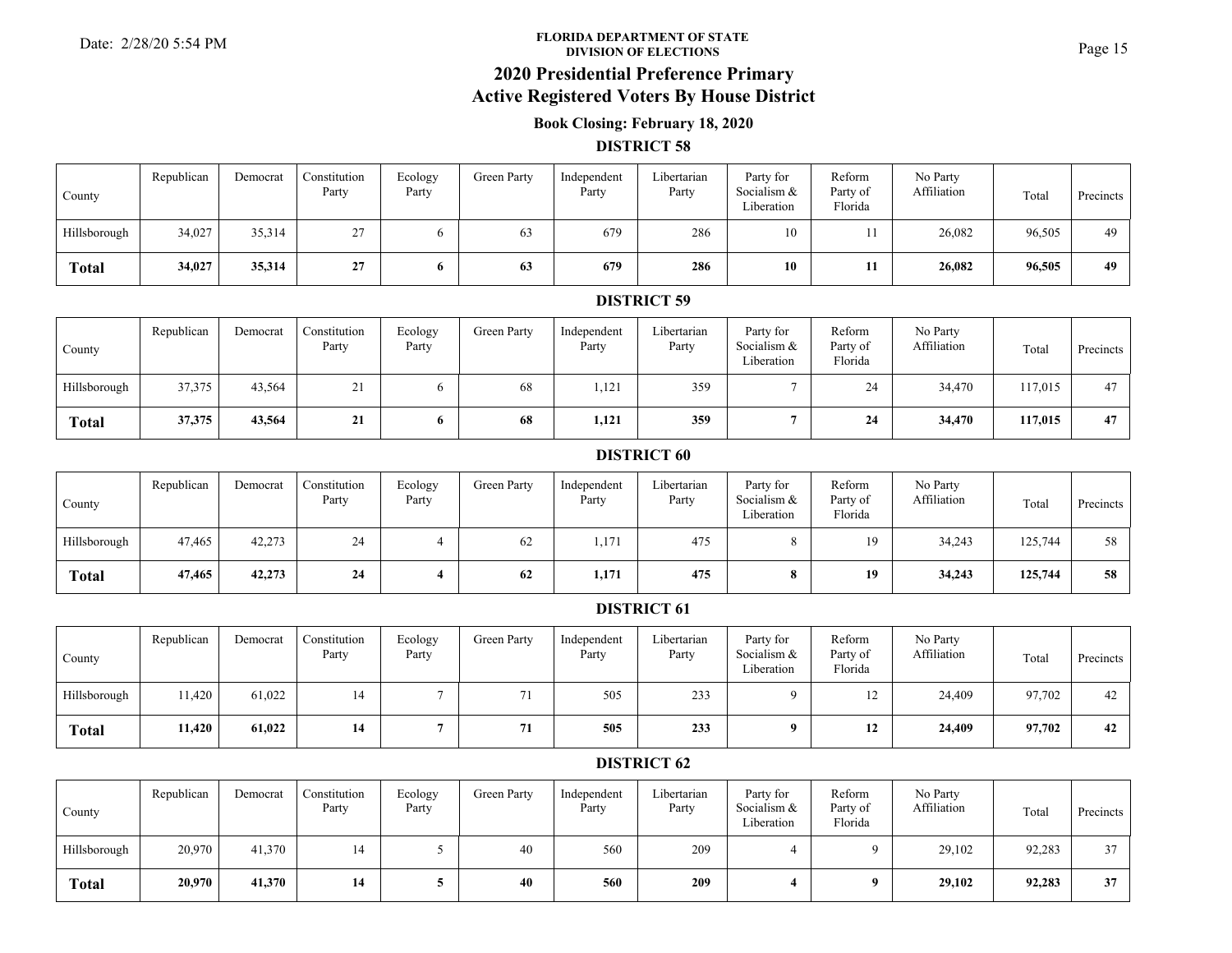#### **FLORIDA DEPARTMENT OF STATE**Date: 2/28/20 5:54 PM **Page 16**<br>DIVISION OF ELECTIONS

# **2020 Presidential Preference Primary**

# **Active Registered Voters By House District**

### **Book Closing: February 18, 2020**

#### **DISTRICT 63**

| County       | Republican | Democrat | Constitution<br>Party | Ecology<br>Party | <b>Green Party</b> | Independent<br>Party | Libertarian<br>Party | Party for<br>Socialism &<br>Liberation | Reform<br>Party of<br>Florida | No Party<br>Affiliation | Total   | Precincts |
|--------------|------------|----------|-----------------------|------------------|--------------------|----------------------|----------------------|----------------------------------------|-------------------------------|-------------------------|---------|-----------|
| Hillsborough | 33,284     | 42,808   |                       | 10               | 75                 | 824                  | 323                  |                                        |                               | 31,101                  | 108,452 | 54        |
| <b>Total</b> | 33,284     | 42,808   |                       | 10               | 75                 | 824                  | 323                  |                                        | 12                            | 31,101                  | 108,452 | 54        |

#### **DISTRICT 64**

| County       | Republican | Democrat | Constitution<br>Party | Ecology<br>Party | Green Party | Independent<br>Party | Libertarian<br>Party | Party for<br>Socialism &<br>Liberation | Reform<br>Party of<br>Florida | No Party<br>Affiliation | Total   | Precincts |
|--------------|------------|----------|-----------------------|------------------|-------------|----------------------|----------------------|----------------------------------------|-------------------------------|-------------------------|---------|-----------|
| Hillsborough | 32,788     | 26,781   | 10                    |                  | 32          | 632                  | 256                  |                                        |                               | 22,974                  | 83,489  | 39        |
| Pinellas     | 15,874     | 11,962   |                       |                  | 20          | 274                  | 121                  |                                        |                               | 11,107                  | 39,374  | 12        |
| <b>Total</b> | 48,662     | 38,743   | 15                    | $\mathbf{o}$     | 52          | 906                  | 377                  |                                        | 19                            | 34,081                  | 122,863 | 51        |

#### **DISTRICT 65**

| County       | Republican | Democrat | Constitution<br>Party | Ecology<br>Party | Green Party | Independent<br>Party | Libertarian<br>Party | Party for<br>Socialism &<br>Liberation | Reform<br>Party of<br>Florida | No Party<br>Affiliation | Total   | Precincts |
|--------------|------------|----------|-----------------------|------------------|-------------|----------------------|----------------------|----------------------------------------|-------------------------------|-------------------------|---------|-----------|
| Pinellas     | 51,475     | 38,121   |                       |                  | 91          | 923                  | 420                  |                                        | 24                            | 35,640                  | 126,721 | 44        |
| <b>Total</b> | 51,475     | 38,121   | 13                    |                  | 91          | 923                  | 420                  |                                        | 24                            | 35,640                  | 126,721 | 44        |

| County       | Republican | Democrat | Constitution<br>Party | Ecology<br>Party | Green Party | Independent<br>Party | Libertarian<br>Party | Party for<br>Socialism &<br>Liberation | Reform<br>Party of<br>Florida | No Party<br>Affiliation | Total   | Precincts |
|--------------|------------|----------|-----------------------|------------------|-------------|----------------------|----------------------|----------------------------------------|-------------------------------|-------------------------|---------|-----------|
| Pinellas     | 48,073     | 38,263   | 17                    |                  | 83          | 811                  | 426                  |                                        | 24                            | 33,615                  | 121,325 |           |
| <b>Total</b> | 48,073     | 38,263   | 17                    |                  | 83          | 811                  | 426                  |                                        | 24                            | 33,615                  | 121,325 | 55        |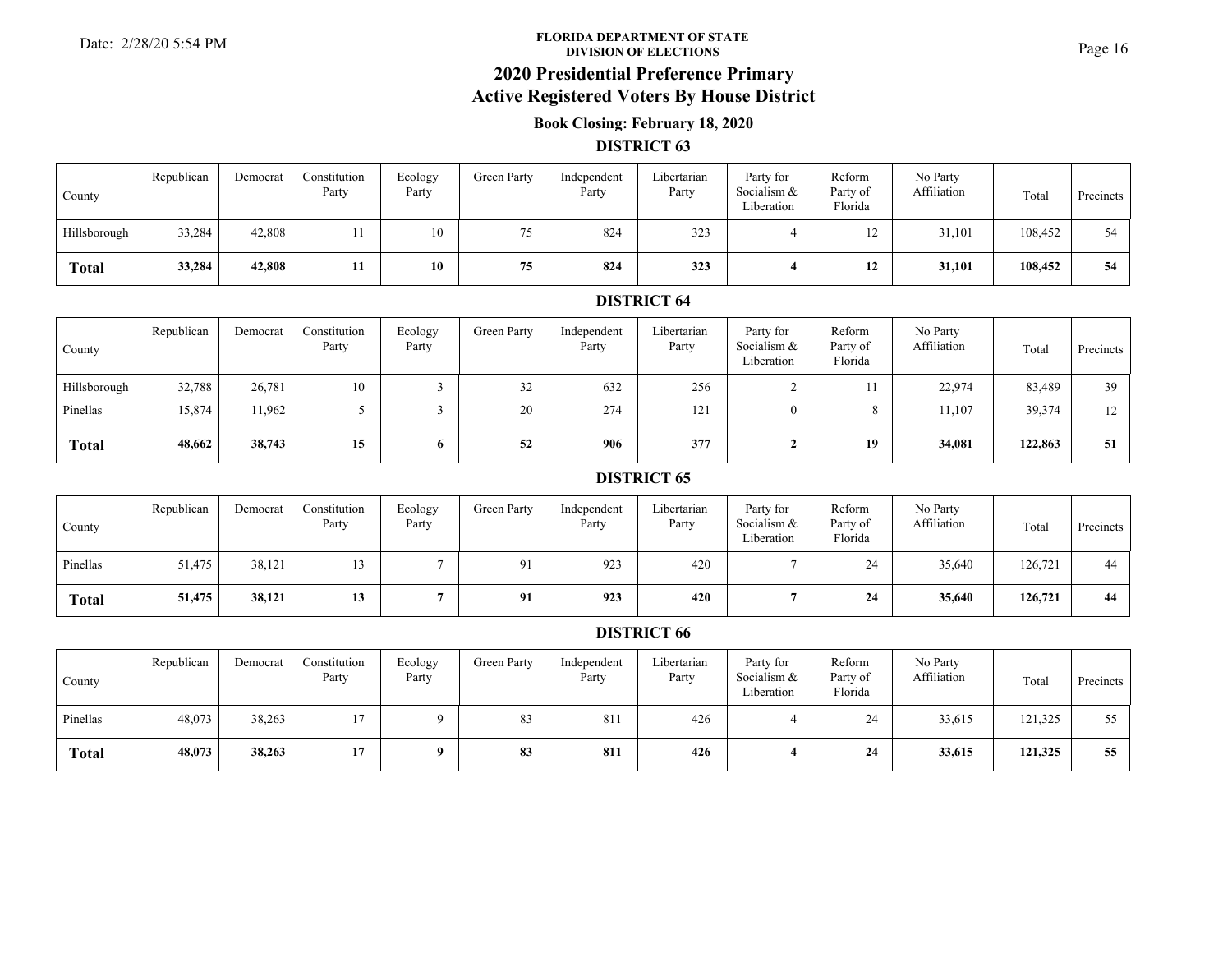#### **FLORIDA DEPARTMENT OF STATE**Date: 2/28/20 5:54 PM **Page 17**<br>DIVISION OF ELECTIONS

# **2020 Presidential Preference Primary**

## **Active Registered Voters By House District**

### **Book Closing: February 18, 2020**

#### **DISTRICT 67**

| County       | Republican | Democrat | Constitution<br>Party | Ecology<br>Party | Green Party | Independent<br>Party | Libertarian<br>Party | Party for<br>Socialism &<br>Liberation | Reform<br>Party of<br>Florida | No Party<br>Affiliation | Total   | Precincts |
|--------------|------------|----------|-----------------------|------------------|-------------|----------------------|----------------------|----------------------------------------|-------------------------------|-------------------------|---------|-----------|
| Pinellas     | 36,543     | 37,047   | 25                    |                  | 65          | 763                  | 374                  |                                        |                               | 32,840                  | 107,686 | 51        |
| <b>Total</b> | 36,543     | 37,047   | 25                    |                  | 65          | 763                  | 374                  |                                        | IJ                            | 32,840                  | 107,686 | 51        |

#### **DISTRICT 68**

| County   | Republican | Democrat | Constitution<br>Party | Ecology<br>Party | Green Party | Independent<br>Party | Libertarian<br>Party | Party for<br>Socialism &<br>Liberation | Reform<br>Party of<br>Florida | No Party<br>Affiliation | Total   | Precincts |
|----------|------------|----------|-----------------------|------------------|-------------|----------------------|----------------------|----------------------------------------|-------------------------------|-------------------------|---------|-----------|
| Pinellas | 38,108     | 44,906   |                       |                  | 90          | 970                  | 487                  |                                        |                               | 33,119                  | 117,727 | 47        |
| Total    | 38,108     | 44,906   | 17                    |                  | 90          | 970                  | 487                  | 12                                     | 11                            | 33,119                  | 117,727 | 47        |

#### **DISTRICT 69**

| County       | Republican | Democrat | Constitution<br>Party | Ecology<br>Party | Green Party | Independent<br>Party | Libertarian<br>Party | Party for<br>Socialism &<br>Liberation | Reform<br>Party of<br>Florida | No Party<br>Affiliation | Total   | Precincts |
|--------------|------------|----------|-----------------------|------------------|-------------|----------------------|----------------------|----------------------------------------|-------------------------------|-------------------------|---------|-----------|
| Pinellas     | 43,613     | 43,510   | 18                    |                  | 106         | 966                  | 414                  |                                        | $\mathbf{A}$<br>∠∠            | 33,410                  | 122,073 | 63        |
| <b>Total</b> | 43,613     | 43,510   | 18                    |                  | 106         | 966                  | 414                  |                                        | 22                            | 33,410                  | 122,073 | 63        |

| County       | Republican | Democrat | Constitution<br>Party | Ecology<br>Party | Green Party | Independent<br>Party | Libertarian<br>Party | Party for<br>Socialism &<br>Liberation | Reform<br>Party of<br>Florida | No Party<br>Affiliation | Total   | Precincts I |
|--------------|------------|----------|-----------------------|------------------|-------------|----------------------|----------------------|----------------------------------------|-------------------------------|-------------------------|---------|-------------|
| Hillsborough | 2,748      | 4,342    |                       |                  |             | 96                   | 31                   | $\theta$                               |                               | 3,410                   | 10,632  |             |
| Manatee      | 5,664      | 12,234   |                       |                  | 10          | 121                  | 51                   |                                        |                               | 6,069                   | 24,159  |             |
| Pinellas     | 6,447      | 35,399   | 11                    |                  | 52          | 314                  | 133                  |                                        |                               | 11,403                  | 53,766  | 30          |
| Sarasota     | 2,114      | 7,185    | $\overline{0}$        |                  | 22          | 61                   | 25                   |                                        |                               | 2,871                   | 12,284  | $\sigma$    |
| <b>Total</b> | 16,973     | 59,160   | 18                    |                  | 87          | 592                  | 240                  | 10                                     |                               | 23,753                  | 100,841 | 52          |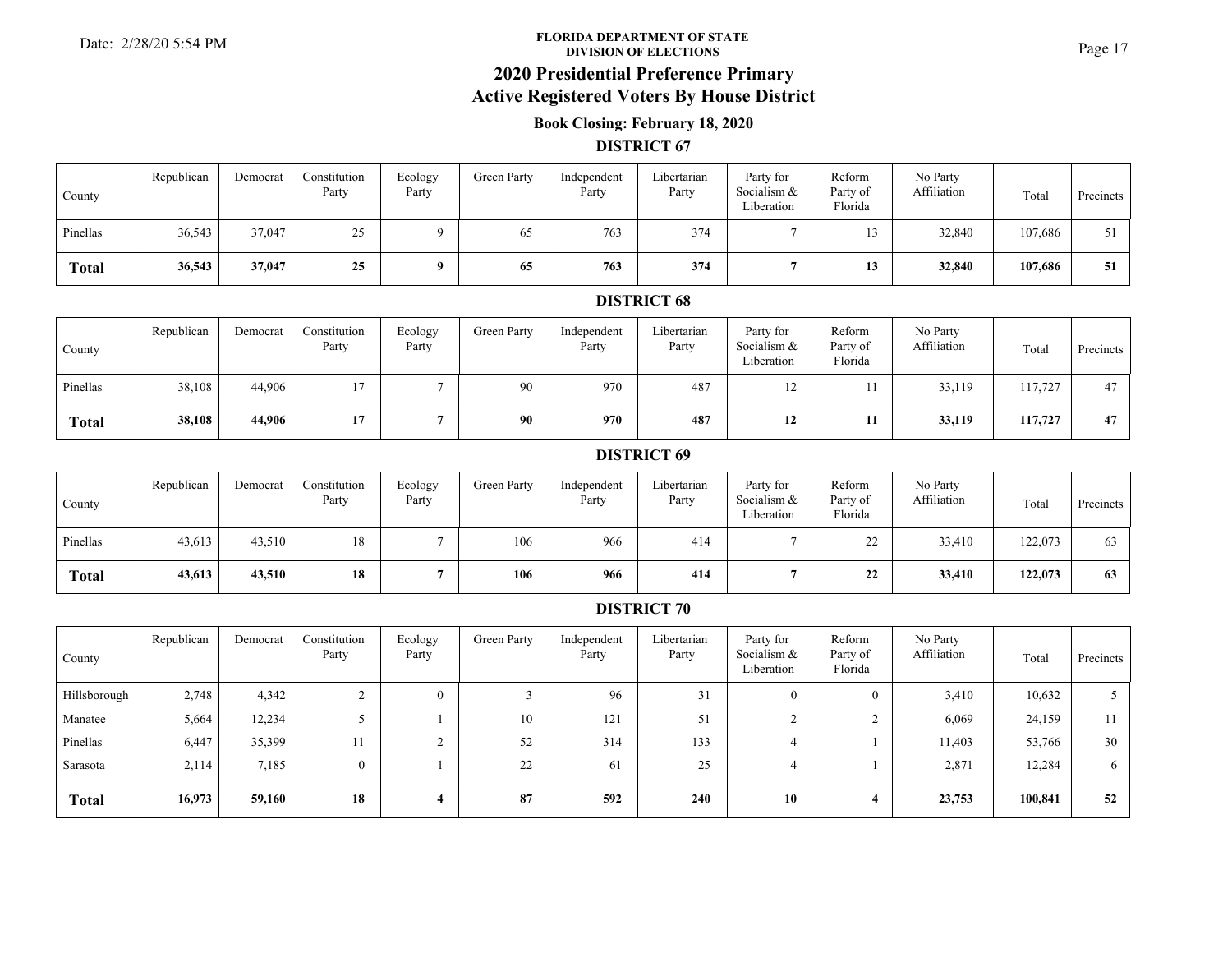#### **FLORIDA DEPARTMENT OF STATE**Date: 2/28/20 5:54 PM **Page 18**<br>DIVISION OF ELECTIONS

# **2020 Presidential Preference Primary**

### **Active Registered Voters By House District**

### **Book Closing: February 18, 2020**

#### **DISTRICT 71**

| County       | Republican | Democrat | Constitution<br>Party | Ecology<br>Party | Green Party | Independent<br>Party | Libertarian<br>Party | Party for<br>Socialism &<br>Liberation | Reform<br>Party of<br>Florida | No Party<br>Affiliation | Total   | Precincts |
|--------------|------------|----------|-----------------------|------------------|-------------|----------------------|----------------------|----------------------------------------|-------------------------------|-------------------------|---------|-----------|
| Manatee      | 38,586     | 29,847   | 12                    |                  | 51<br>JI    | 735                  | 235                  |                                        | 14                            | 24,257                  | 93,744  | 32        |
| Sarasota     | 8,019      | 7,227    |                       |                  |             | 185                  | 43                   |                                        |                               | 4,014                   | 19,503  | 12        |
| <b>Total</b> | 46,605     | 37,074   | 14                    |                  | 62          | 920                  | 278                  |                                        | 14                            | 28,271                  | 113,247 | 44        |

#### **DISTRICT 72**

| County       | Republican | Democrat | Constitution<br>Party | Ecology<br>Party | Green Party | Independent<br>Party | Libertarian<br>Party | Party for<br>Socialism &<br>Liberation | Reform<br>Party of<br>Florida | No Party<br>Affiliation | Total   | Precincts |
|--------------|------------|----------|-----------------------|------------------|-------------|----------------------|----------------------|----------------------------------------|-------------------------------|-------------------------|---------|-----------|
| Sarasota     | 51,816     | 43,143   |                       |                  | 89          | 949                  | 392                  |                                        |                               | 30,210                  | 126,643 | 32        |
| <b>Total</b> | 51,816     | 43,143   | 14                    |                  | 89          | 949                  | 392                  |                                        | 16                            | 30,210                  | 126,643 | 32        |

#### **DISTRICT 73**

| County       | Republican | Democrat | Constitution<br>Party | Ecology<br>Party | Green Party | Independent<br>Party | Libertarian<br>Party | Party for<br>Socialism &<br>Liberation | Reform<br>Party of<br>Florida | No Party<br>Affiliation | Total   | Precincts |
|--------------|------------|----------|-----------------------|------------------|-------------|----------------------|----------------------|----------------------------------------|-------------------------------|-------------------------|---------|-----------|
| Manatee      | 65,830     | 37,172   | 14                    |                  | 42          | ,209                 | 316                  |                                        |                               | 33,698                  | 138,303 | 32        |
| Sarasota     | 1,363      | 5,259    |                       |                  |             | 183                  | 52                   |                                        |                               | 4,576                   | 21,446  |           |
| <b>Total</b> | 77,193     | 42,431   | 16                    | $\mathbf o$      | 49          | 1,392                | 368                  |                                        | 15                            | 38,274                  | 159,749 | 37        |

| County       | Republican | Democrat | Constitution<br>Party | Ecology<br>Party | Green Party | Independent<br>Party | Libertarian<br>Party | Party for<br>Socialism &<br>Liberation | Reform<br>Party of<br>Florida | No Party<br>Affiliation | Total   | <b>Precincts</b> |
|--------------|------------|----------|-----------------------|------------------|-------------|----------------------|----------------------|----------------------------------------|-------------------------------|-------------------------|---------|------------------|
| Sarasota     | 63,615     | 39,874   | 15                    |                  | 67          | 1,078                | 303                  |                                        |                               | 39,610                  | 144,577 | 48               |
| <b>Total</b> | 63,615     | 39,874   | 15                    |                  | 67          | 1,078                | 303                  |                                        |                               | 39,610                  | 144,577 | 48               |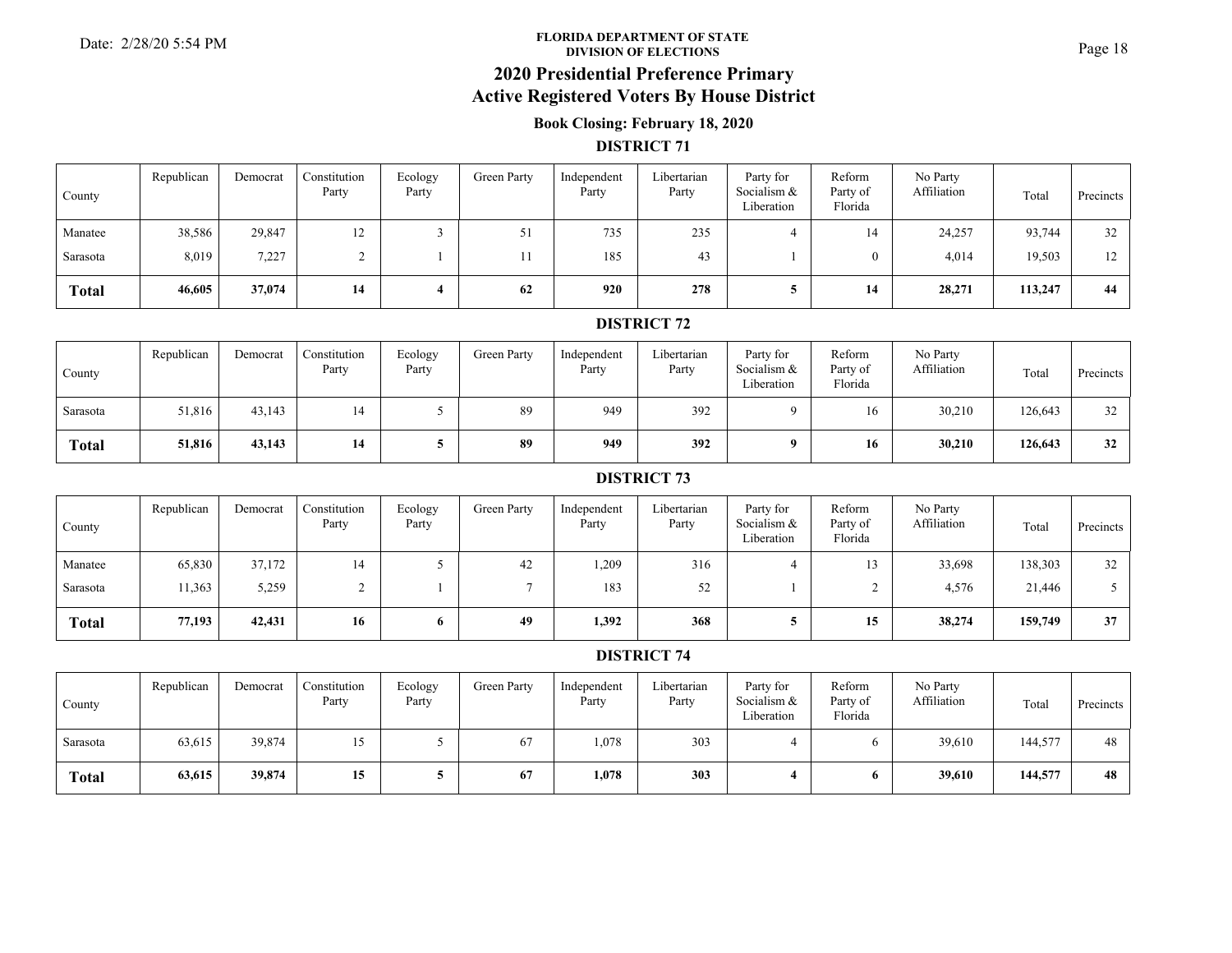#### **FLORIDA DEPARTMENT OF STATE**Date: 2/28/20 5:54 PM **Page 19**<br>DIVISION OF ELECTIONS

# **2020 Presidential Preference Primary**

# **Active Registered Voters By House District**

### **Book Closing: February 18, 2020**

#### **DISTRICT 75**

| County       | Republican | Democrat | Constitution<br>Party | Ecology<br>Party | Green Party | Independent<br>Party | Libertarian<br>Party | Party for<br>Socialism &<br>Liberation | Reform<br>Party of<br>Florida | No Party<br>Affiliation | Total   | Precincts |
|--------------|------------|----------|-----------------------|------------------|-------------|----------------------|----------------------|----------------------------------------|-------------------------------|-------------------------|---------|-----------|
| Charlotte    | 65,860     | 39,253   | 25<br>رے              |                  | 58          | 1,630                | 297                  |                                        |                               | 38,292                  | 145,433 | 68        |
| <b>Total</b> | 65,860     | 39,253   | 25                    |                  | 58          | 1,630                | 297                  |                                        |                               | 38,292                  | 145,433 | 68        |

### **DISTRICT 76**

| County       | Republican | Democrat | Constitution<br>Party | Ecology<br>Party | Green Party | Independent<br>Party | Libertarian<br>Party | Party for<br>Socialism &<br>Liberation | Reform<br>Party of<br>Florida | No Party<br>Affiliation | Total   | Precincts |
|--------------|------------|----------|-----------------------|------------------|-------------|----------------------|----------------------|----------------------------------------|-------------------------------|-------------------------|---------|-----------|
| Lee          | 59,982     | 29,506   |                       |                  | 46          | 938                  | 233                  |                                        |                               | 35,002                  | 125,730 | 41        |
| <b>Total</b> | 59,982     | 29,506   | 8                     |                  | 46          | 938                  | 233                  |                                        |                               | 35,002                  | 125,730 | 41        |

### **DISTRICT 77**

| County       | Republican | Democrat | Constitution<br>Party | Ecology<br>Party | Green Party | Independent<br>Party | Libertarian<br>Party | Party for<br>Socialism &<br>Liberation | Reform<br>Party of<br>Florida | No Party<br>Affiliation | Total   | Precincts |
|--------------|------------|----------|-----------------------|------------------|-------------|----------------------|----------------------|----------------------------------------|-------------------------------|-------------------------|---------|-----------|
| Lee          | 54,451     | 33,502   |                       |                  | 50          | 833                  | 292                  |                                        |                               | 40,169                  | 129,334 | 30        |
| <b>Total</b> | 54,451     | 33,502   |                       |                  | 50          | 833                  | 292                  |                                        |                               | 40.169                  | 129,334 | 30        |

#### **DISTRICT 78**

| County       | Republican | Democrat | Constitution<br>Party | Ecology<br>Party | Green Party | Independent<br>Party | Libertarian<br>Party | Party for<br>Socialism &<br>Liberation | Reform<br>Party of<br>Florida | No Party<br>Affiliation | Total   | Precincts |
|--------------|------------|----------|-----------------------|------------------|-------------|----------------------|----------------------|----------------------------------------|-------------------------------|-------------------------|---------|-----------|
| Lee          | 46,053     | 34,879   | 12                    |                  | 21          | 989                  | 203                  |                                        |                               | 31,604                  | 113,809 | 33        |
| <b>Total</b> | 46,053     | 34,879   | 12                    |                  | 51          | 989                  | 203                  |                                        |                               | 31,604                  | 113,809 | 33        |

| County       | Republican | Democrat | Constitution<br>Party | Ecology<br>Party | Green Party | Independent<br>Party | Libertarian<br>Party | Party for<br>Socialism &<br>Liberation | Reform<br>Party of<br>Florida | No Party<br>Affiliation | Total   | Precincts |
|--------------|------------|----------|-----------------------|------------------|-------------|----------------------|----------------------|----------------------------------------|-------------------------------|-------------------------|---------|-----------|
| Lee          | 38,920     | 31,464   | 16                    |                  | 46          | 757                  | 179                  |                                        |                               | 30,475                  | 101,873 | 28        |
| <b>Total</b> | 38,920     | 31,464   | 16                    |                  | 46          | 757                  | 179                  |                                        |                               | 30,475                  | 101,873 | 28        |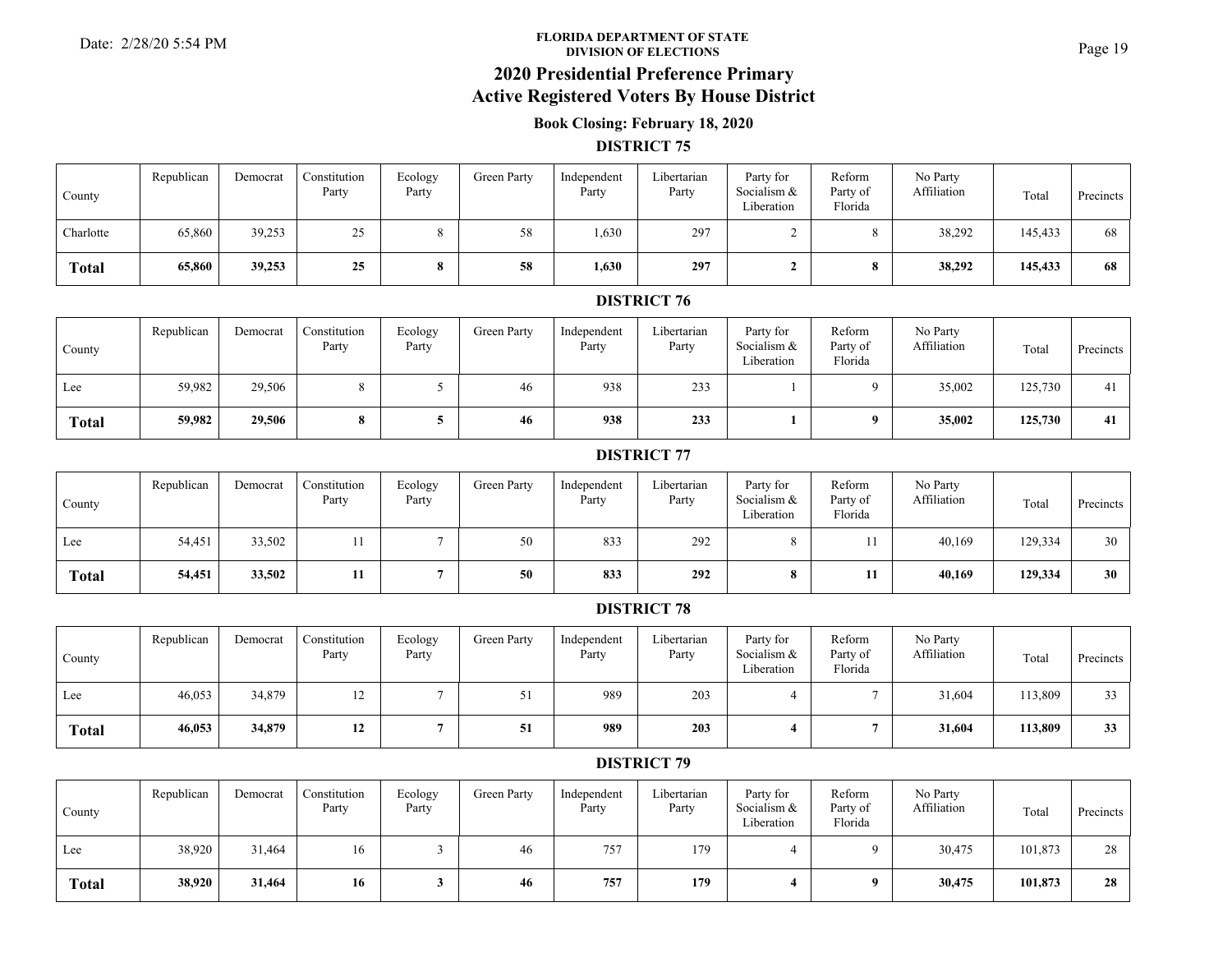#### **FLORIDA DEPARTMENT OF STATE**Date: 2/28/20 5:54 PM **Page 20**<br>DIVISION OF ELECTIONS

# **2020 Presidential Preference Primary**

### **Active Registered Voters By House District**

### **Book Closing: February 18, 2020**

#### **DISTRICT 80**

| County       | Republican | Democrat | Constitution<br>Party | Ecology<br>Party | <b>Green Party</b> | Independent<br>Party | Libertarian<br>Party | Party for<br>Socialism &<br>Liberation | Reform<br>Party of<br>Florida | No Party<br>Affiliation | Total  | Precincts |
|--------------|------------|----------|-----------------------|------------------|--------------------|----------------------|----------------------|----------------------------------------|-------------------------------|-------------------------|--------|-----------|
| Collier      | 36,997     | 18,950   | 21                    |                  | 26                 | 434                  | 147                  |                                        | 10                            | 18,411                  | 74,999 | 24        |
| Hendry       | 6,833      | 7,503    |                       | ↵                |                    | 144                  | 19                   |                                        |                               | 3,398                   | 17,904 | 10        |
| <b>Total</b> | 43,830     | 26,453   | 23                    |                  | 27                 | 578                  | 166                  |                                        | 11                            | 21,809                  | 92,903 | 34        |

#### **DISTRICT 81**

| County       | Republican | Democrat | Constitution<br>Party | Ecology<br>Party | Green Party | Independent<br>Party | Libertarian<br>Party | Party for<br>Socialism &<br>Liberation | Reform<br>Party of<br>Florida | No Party<br>Affiliation | Total   | Precincts |
|--------------|------------|----------|-----------------------|------------------|-------------|----------------------|----------------------|----------------------------------------|-------------------------------|-------------------------|---------|-----------|
| Palm Beach   | 28,891     | 50,091   |                       |                  | 46          | 1,060                | 133                  |                                        | 1 <sub>2</sub><br>رر          | 31,271                  | 111,520 | 68        |
| <b>Total</b> | 28,891     | 50,091   |                       |                  | 46          | 1,060                | 133                  |                                        | 12<br>19                      | 31,271                  | 111,520 | 68        |

#### **DISTRICT 82**

| County       | Republican | Democrat | Constitution<br>Party | Ecology<br>Party | Green Party | Independent<br>Party | Libertarian<br>Party | Party for<br>Socialism &<br>Liberation | Reform<br>Party of<br>Florida | No Party<br>Affiliation | Total   | Precincts |
|--------------|------------|----------|-----------------------|------------------|-------------|----------------------|----------------------|----------------------------------------|-------------------------------|-------------------------|---------|-----------|
| Martin       | 32,516     | 16,901   |                       |                  | 28          | 716                  | 111                  |                                        | 10                            | 16,013                  | 66,304  | 19        |
| Palm Beach   | 23,132     | 15,695   |                       |                  | 21          | 715                  | 129                  |                                        |                               | 14,921                  | 54,630  | 55        |
| <b>Total</b> | 55,648     | 32,596   |                       |                  | 49          | 1,431                | 240                  |                                        | 15                            | 30,934                  | 120,934 | 74        |

| County       | Republican | Democrat | Constitution<br>Party | Ecology<br>Party | Green Party | Independent<br>Party | Libertarian<br>Party | Party for<br>Socialism &<br>Liberation | Reform<br>Party of<br>Florida | No Party<br>Affiliation | Total   | Precincts |
|--------------|------------|----------|-----------------------|------------------|-------------|----------------------|----------------------|----------------------------------------|-------------------------------|-------------------------|---------|-----------|
| Martin       | 22,720     | 12,056   |                       |                  | 21          | 491                  | 96                   |                                        |                               | 10,251                  | 45,651  | 13        |
| St. Lucie    | 25,334     | 32,342   | 12                    |                  | 18          | 717                  | 129                  |                                        |                               | 22,862                  | 81,426  | 17        |
| <b>Total</b> | 48,054     | 44,398   | 17                    |                  | 39          | 1,208                | 225                  | 6                                      | 12                            | 33,113                  | 127,077 | 30        |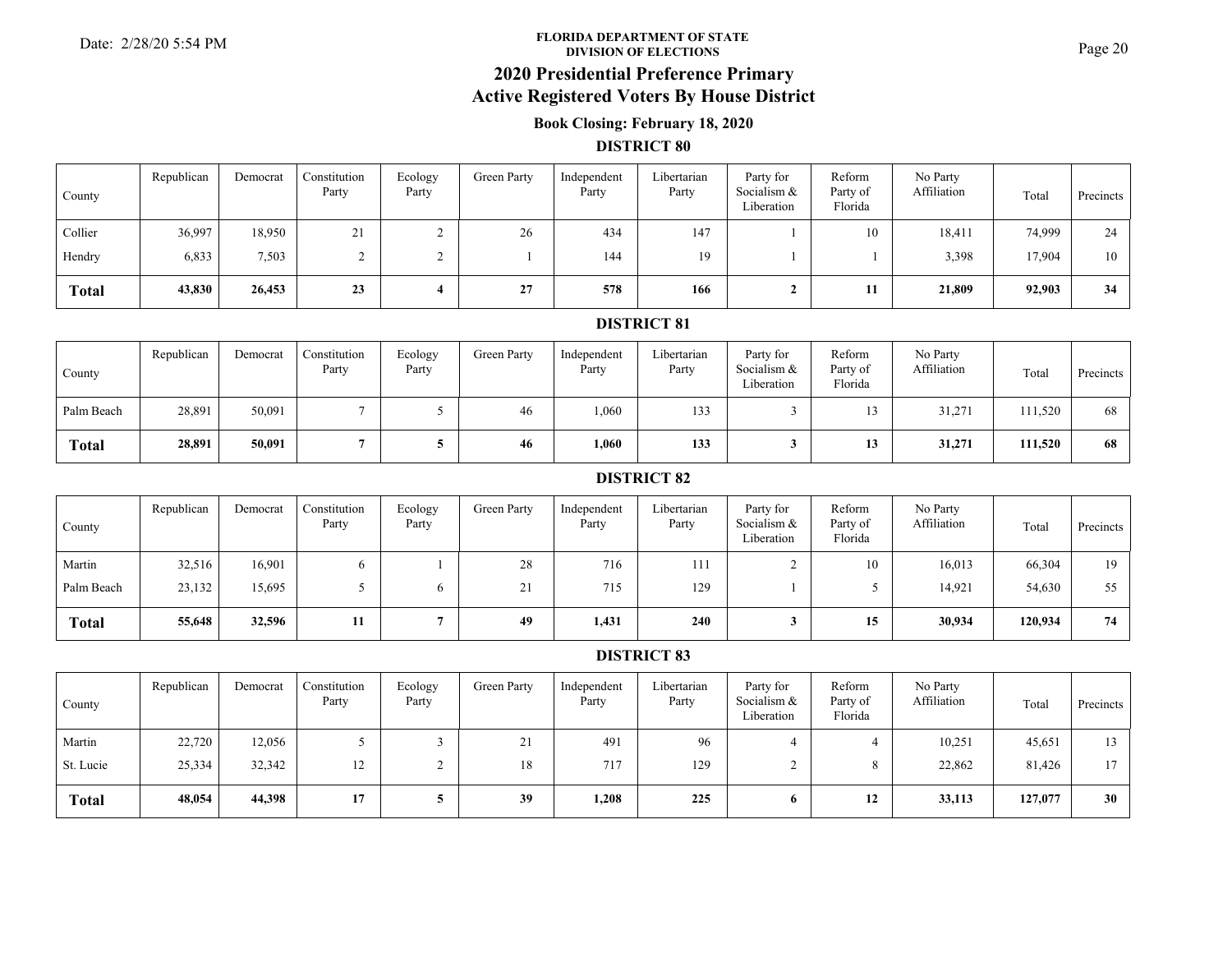#### **FLORIDA DEPARTMENT OF STATE**Date: 2/28/20 5:54 PM **Property of STATE** Property of STATE Property of STATE Page 21

# **2020 Presidential Preference Primary**

# **Active Registered Voters By House District**

### **Book Closing: February 18, 2020**

#### **DISTRICT 84**

| County       | Republican | Democrat | Constitution<br>Party | Ecology<br>Party | Green Party | Independent<br>Party | Libertarian<br>Party | Party for<br>Socialism &<br>Liberation | Reform<br>Party of<br>Florida | No Party<br>Affiliation | Total   | Precincts |
|--------------|------------|----------|-----------------------|------------------|-------------|----------------------|----------------------|----------------------------------------|-------------------------------|-------------------------|---------|-----------|
| St. Lucie    | 36,222     | 44,151   | 12                    |                  | 39          | 869                  | 170                  |                                        |                               | 28,263                  | 109,741 | 36        |
| <b>Total</b> | 36,222     | 44,151   | 12                    |                  | 39          | 869                  | 170                  |                                        |                               | 28,263                  | 109,741 | 36        |

#### **DISTRICT 85**

| County       | Republican | Democrat | Constitution<br>Party | Ecology<br>Party | Green Party | Independent<br>Party | Libertarian<br>Party | Party for<br>Socialism &<br>Liberation | Reform<br>Party of<br>Florida | No Party<br>Affiliation | Total   | Precincts |
|--------------|------------|----------|-----------------------|------------------|-------------|----------------------|----------------------|----------------------------------------|-------------------------------|-------------------------|---------|-----------|
| Palm Beach   | 50,636     | 44,508   | 19                    |                  | 50<br>ے ر   | 1,720                | 318                  |                                        | 18                            | 36,664                  | 133,943 | 134       |
| <b>Total</b> | 50,636     | 44,508   | 19                    |                  | 52          | 1,720                | 318                  |                                        | 18                            | 36,664                  | 133,943 | 134       |

#### **DISTRICT 86**

| County       | Republican | Democrat | Constitution<br>Party | Ecology<br>Party | Green Party | Independent<br>Party | Libertarian<br>Party | Party for<br>Socialism &<br>Liberation | Reform<br>Party of<br>Florida | No Party<br>Affiliation | Total   | Precincts |
|--------------|------------|----------|-----------------------|------------------|-------------|----------------------|----------------------|----------------------------------------|-------------------------------|-------------------------|---------|-----------|
| Palm Beach   | 32,430     | 49,457   | 18                    | ⊥∠               | 45          | 1,270                | 184                  |                                        | $\overline{1}$                | 33,876                  | 117.310 | 105       |
| <b>Total</b> | 32,430     | 49,457   | 18                    | 12               | 45          | 1,270                | 184                  |                                        | 12                            | 33,876                  | 117,310 | 105       |

#### **DISTRICT 87**

| County       | Republican | Democrat | Constitution<br>Party | Ecology<br>Party      | Green Party | Independent<br>Party | Libertarian<br>Party | Party for<br>Socialism &<br>Liberation | Reform<br>Party of<br>Florida | No Party<br>Affiliation | Total  | Precincts |
|--------------|------------|----------|-----------------------|-----------------------|-------------|----------------------|----------------------|----------------------------------------|-------------------------------|-------------------------|--------|-----------|
| Palm Beach   | 15,305     | 34,345   | $^{\circ}$            |                       | 45          | 62                   | 139                  |                                        |                               | 24,775                  | 75,262 | 78        |
| <b>Total</b> | 15,305     | 34,345   | $\Omega$              | $\Omega$<br>$\bullet$ | 45          | 621                  | 139                  |                                        |                               | 24,775                  | 75,262 | 78        |

| County       | Republican | Democrat | Constitution<br>Party | Ecology<br>Party | Green Party | Independent<br>Party | Libertarian<br>Party | Party for<br>Socialism &<br>Liberation | Reform<br>Party of<br>Florida | No Party<br>Affiliation | Total   | Precincts |
|--------------|------------|----------|-----------------------|------------------|-------------|----------------------|----------------------|----------------------------------------|-------------------------------|-------------------------|---------|-----------|
| Palm Beach   | 14,675     | 64,345   |                       |                  | 56          | 949                  | 201                  |                                        |                               | 26,483                  | 106,736 | 76        |
| <b>Total</b> | 14,675     | 64,345   |                       |                  | 56          | 949                  | 201                  |                                        |                               | 26,483                  | 106,736 | 76        |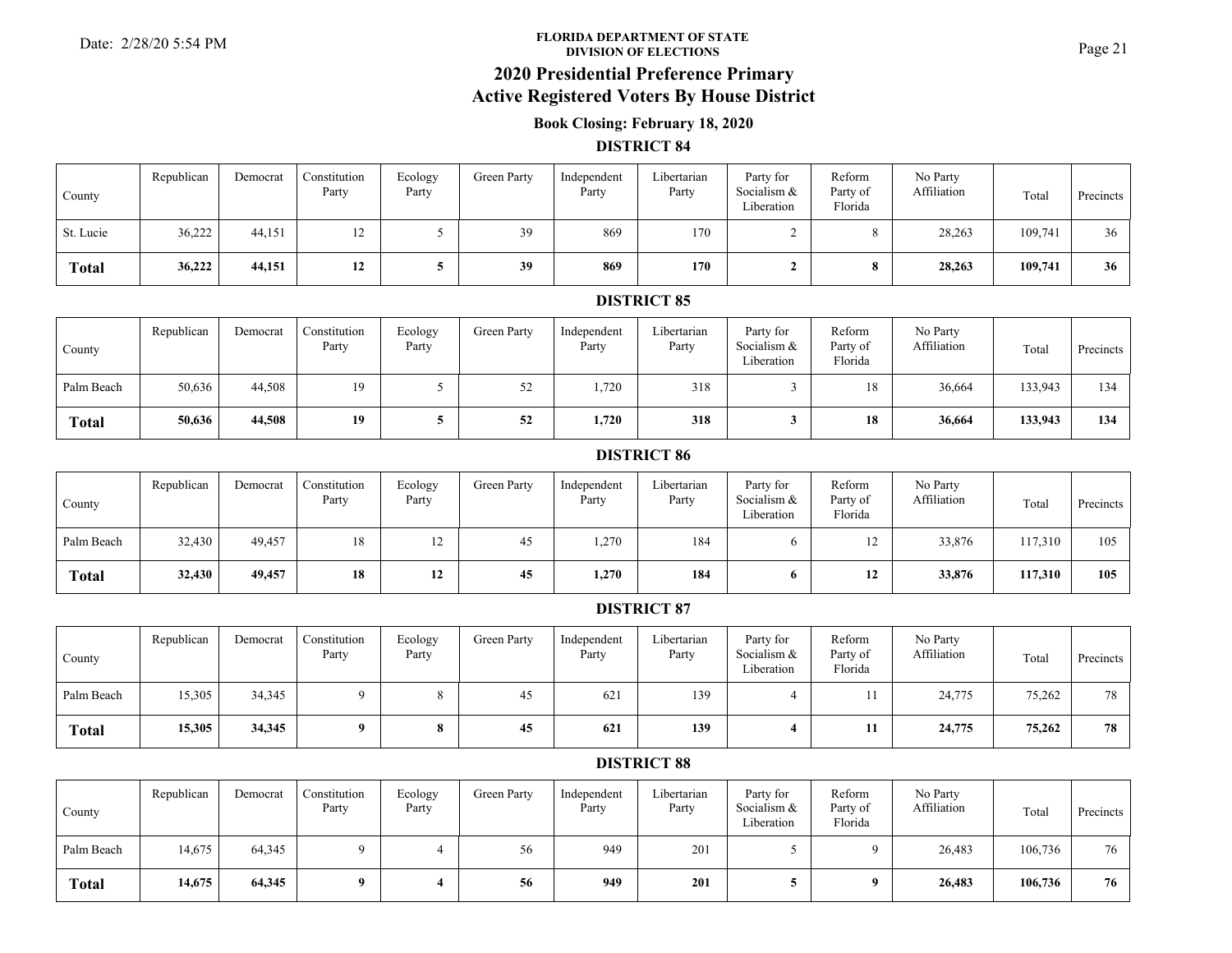#### **FLORIDA DEPARTMENT OF STATE**Date: 2/28/20 5:54 PM Page 22<br>DIVISION OF ELECTIONS

# **2020 Presidential Preference Primary**

## **Active Registered Voters By House District**

### **Book Closing: February 18, 2020**

#### **DISTRICT 89**

| County       | Republican | Democrat | Constitution<br>Party | Ecology<br>Party | Green Party | Independent<br>Party | Libertarian<br>Party | Party for<br>Socialism &<br>Liberation | Reform<br>Party of<br>Florida | No Party<br>Affiliation | Total   | <b>Precincts</b> |
|--------------|------------|----------|-----------------------|------------------|-------------|----------------------|----------------------|----------------------------------------|-------------------------------|-------------------------|---------|------------------|
| Palm Beach   | 46,137     | 45,638   | 12                    |                  | 86          | 1,709                | 343                  | $^{\circ}$                             |                               | 38,098                  | 132,052 | 93               |
| <b>Total</b> | 46,137     | 45,638   | 12                    |                  | 86          | 1,709                | 343                  | $\mathbf{a}$                           |                               | 38,098                  | 132,052 | 93               |

#### **DISTRICT 90**

| County       | Republican | Democrat | Constitution<br>Party | Ecology<br>Party | Green Party | Independent<br>Party | Libertarian<br>Party | Party for<br>Socialism &<br>Liberation | Reform<br>Party of<br>Florida | No Party<br>Affiliation | Total   | Precincts |
|--------------|------------|----------|-----------------------|------------------|-------------|----------------------|----------------------|----------------------------------------|-------------------------------|-------------------------|---------|-----------|
| Palm Beach   | 27,894     | 51,336   | 10                    |                  | 40          | 1,185                | 230                  |                                        |                               | 33,351                  | 114,070 | 79        |
| <b>Total</b> | 27,894     | 51,336   | 10                    | $\mathbf o$      | 40          | 1,185                | 230                  |                                        | 11                            | 33,351                  | 114,070 | 79        |

#### **DISTRICT 91**

| County       | Republican | Democrat | Constitution<br>Party | Ecology<br>Party | Green Party | Independent<br>Party | Libertarian<br>Party | Party for<br>Socialism &<br>Liberation | Reform<br>Party of<br>Florida | No Party<br>Affiliation | Total   | Precincts |
|--------------|------------|----------|-----------------------|------------------|-------------|----------------------|----------------------|----------------------------------------|-------------------------------|-------------------------|---------|-----------|
| Palm Beach   | 35,697     | 59,150   |                       |                  | 40          | 1,386                | 182                  |                                        |                               | 34,606                  | 131,089 | 104       |
| <b>Total</b> | 35,697     | 59,150   |                       |                  | 40          | 1,386                | 182                  |                                        | 10                            | 34,606                  | 131,089 | 104       |

### **DISTRICT 92**

| County         | Republican | Democrat | Constitution<br>Party | Ecology<br>Party | Green Party     | Independent<br>Party | Libertarian<br>Party | Party for<br>Socialism &<br>Liberation | Reform<br>Party of<br>Florida | No Party<br>Affiliation | Total  | Precincts |
|----------------|------------|----------|-----------------------|------------------|-----------------|----------------------|----------------------|----------------------------------------|-------------------------------|-------------------------|--------|-----------|
| <b>Broward</b> | 15,635     | 51,686   |                       |                  | $\gamma$<br>ں گ | 738                  | 118                  |                                        |                               | 23,745                  | 91,973 | 53        |
| <b>Total</b>   | 15,635     | 51,686   |                       |                  | 25              | 738                  | 118                  |                                        |                               | 23,745                  | 91,973 | 53        |

| County         | Republican | Democrat | Constitution<br>Party | Ecology<br>Party | Green Party | Independent<br>Party | Libertarian<br>Party | Party for<br>Socialism &<br>Liberation | Reform<br>Party of<br>Florida | No Party<br>Affiliation | Total   | Precincts |
|----------------|------------|----------|-----------------------|------------------|-------------|----------------------|----------------------|----------------------------------------|-------------------------------|-------------------------|---------|-----------|
| <b>Broward</b> | 42,715     | 43,066   | 18                    |                  | 62          | 1,445                | 273                  |                                        |                               | 33,686                  | 121,278 | 73        |
| <b>Total</b>   | 42,715     | 43,066   | 18                    |                  | 62          | 1,445                | 273                  |                                        |                               | 33,686                  | 121,278 | 73        |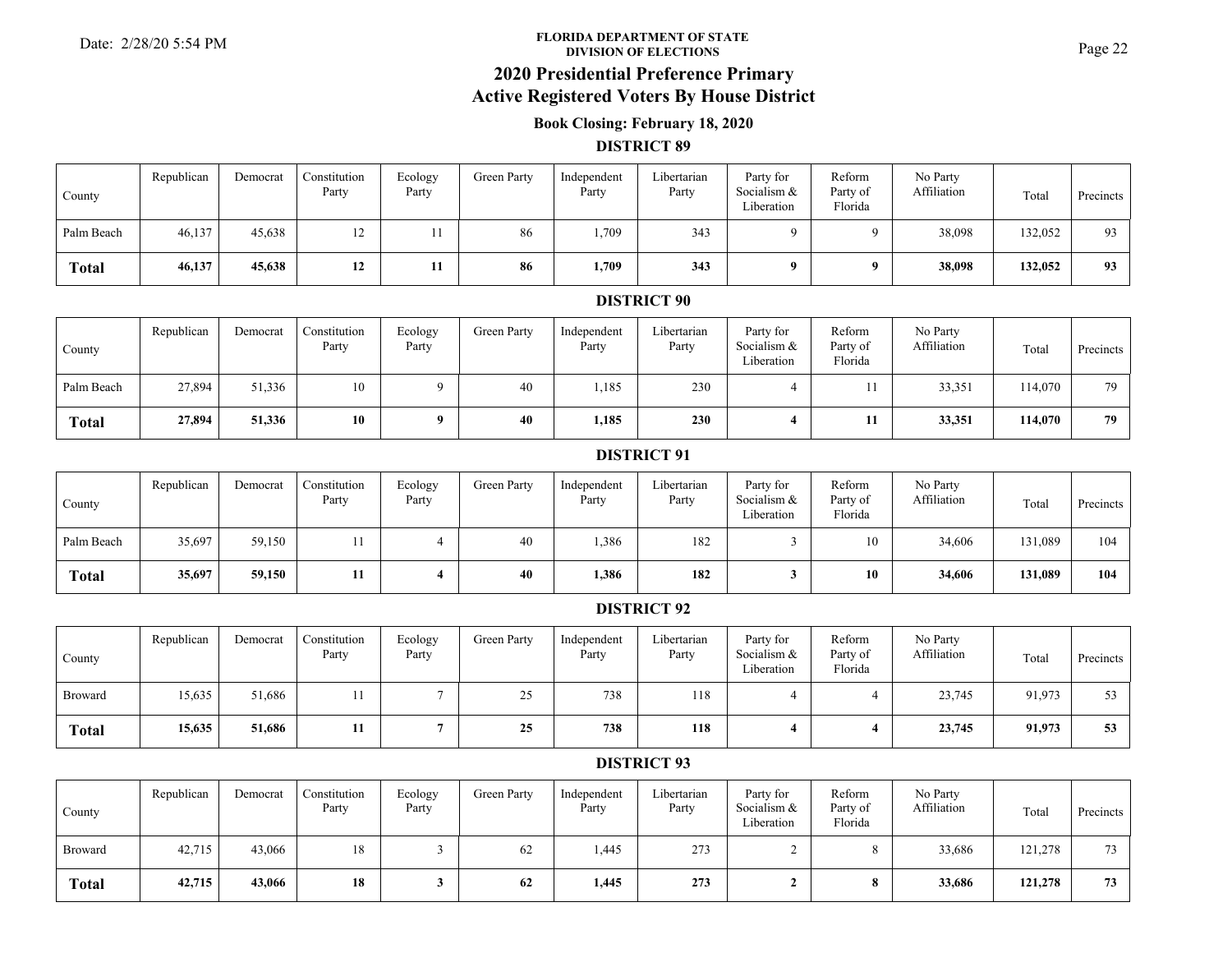#### **FLORIDA DEPARTMENT OF STATE**Date: 2/28/20 5:54 PM **Page 23**<br>DIVISION OF ELECTIONS

### **2020 Presidential Preference Primary Active Registered Voters By House District**

### **Book Closing: February 18, 2020**

#### **DISTRICT 94**

| County         | Republican | Democrat | Constitution<br>Party | Ecology<br>Party | Green Party | Independent<br>Party | Libertarian<br>Party | Party for<br>Socialism &<br>Liberation | Reform<br>Party of<br>Florida | No Party<br>Affiliation | Total   | Precincts |
|----------------|------------|----------|-----------------------|------------------|-------------|----------------------|----------------------|----------------------------------------|-------------------------------|-------------------------|---------|-----------|
| <b>Broward</b> | 13,250     | 71,475   |                       |                  | 42          | 596                  | 147                  |                                        |                               | 23,322                  | 108,850 | 63        |
| <b>Total</b>   | 13,250     | 71,475   |                       |                  | 42          | 596                  | 147                  |                                        |                               | 23,322                  | 108,850 | 63        |

#### **DISTRICT 95**

| County         | Republican | Democrat | Constitution<br>Party | Ecology<br>Party | Green Party    | Independent<br>Party | Libertarian<br>Party | Party for<br>Socialism &<br>Liberation | Reform<br>Party of<br>Florida | No Party<br>Affiliation | Total  | Precincts |
|----------------|------------|----------|-----------------------|------------------|----------------|----------------------|----------------------|----------------------------------------|-------------------------------|-------------------------|--------|-----------|
| <b>Broward</b> | 8,614      | 64,185   | $^{\circ}$            |                  | 1 <sub>Q</sub> | 438                  | 77                   |                                        |                               | 22,515                  | 95,875 | 50        |
| <b>Total</b>   | 8,614      | 64,185   | $\mathbf{a}$          | $\mathbf o$      | 19             | 438                  | 77                   |                                        |                               | 22,515                  | 95,875 | 50        |

#### **DISTRICT 96**

| County         | Republican | Democrat | Constitution<br>Party | Ecology<br>Party | Green Party | Independent<br>Party | Libertarian<br>Party | Party for<br>Socialism &<br>Liberation | Reform<br>Party of<br>Florida | No Party<br>Affiliation | Total   | Precincts |
|----------------|------------|----------|-----------------------|------------------|-------------|----------------------|----------------------|----------------------------------------|-------------------------------|-------------------------|---------|-----------|
| <b>Broward</b> | 26,897     | 50,681   |                       | 13               | 35          | 940                  | 166                  |                                        | 10                            | 33,692                  | 112,449 | 45        |
| <b>Total</b>   | 26,897     | 50,681   |                       | 13               | 35          | 940                  | 166                  |                                        | 10                            | 33,692                  | 112,449 | 45        |

#### **DISTRICT 97**

| County         | Republican | Democrat | Constitution<br>Party | Ecology<br>Party | Green Party | Independent<br>Party | Libertarian<br>Party | Party for<br>Socialism &<br>Liberation | Reform<br>Party of<br>Florida | No Party<br>Affiliation | Total   | Precincts |
|----------------|------------|----------|-----------------------|------------------|-------------|----------------------|----------------------|----------------------------------------|-------------------------------|-------------------------|---------|-----------|
| <b>Broward</b> | 23,112     | 54,362   | 13                    |                  | 28          | 816                  | 142                  |                                        |                               | 32,499                  | 110,990 | 47        |
| <b>Total</b>   | 23,112     | 54,362   | 13                    |                  | 28          | 816                  | 142                  |                                        |                               | 32,499                  | 110,990 | 47        |

| County         | Republican | Democrat | Constitution<br>Party | Ecology<br>Party | Green Party | Independent<br>Party | Libertarian<br>Party | Party for<br>Socialism &<br>Liberation | Reform<br>Party of<br>Florida | No Party<br>Affiliation | Total   | Precincts |
|----------------|------------|----------|-----------------------|------------------|-------------|----------------------|----------------------|----------------------------------------|-------------------------------|-------------------------|---------|-----------|
| <b>Broward</b> | 27,861     | 50,887   | 14                    |                  | 46          | 840                  | 173                  |                                        |                               | 32,266                  | 112,105 | 56        |
| <b>Total</b>   | 27,861     | 50,887   | 14                    |                  | 46          | 840                  | 173                  |                                        |                               | 32,266                  | 112,105 | 56        |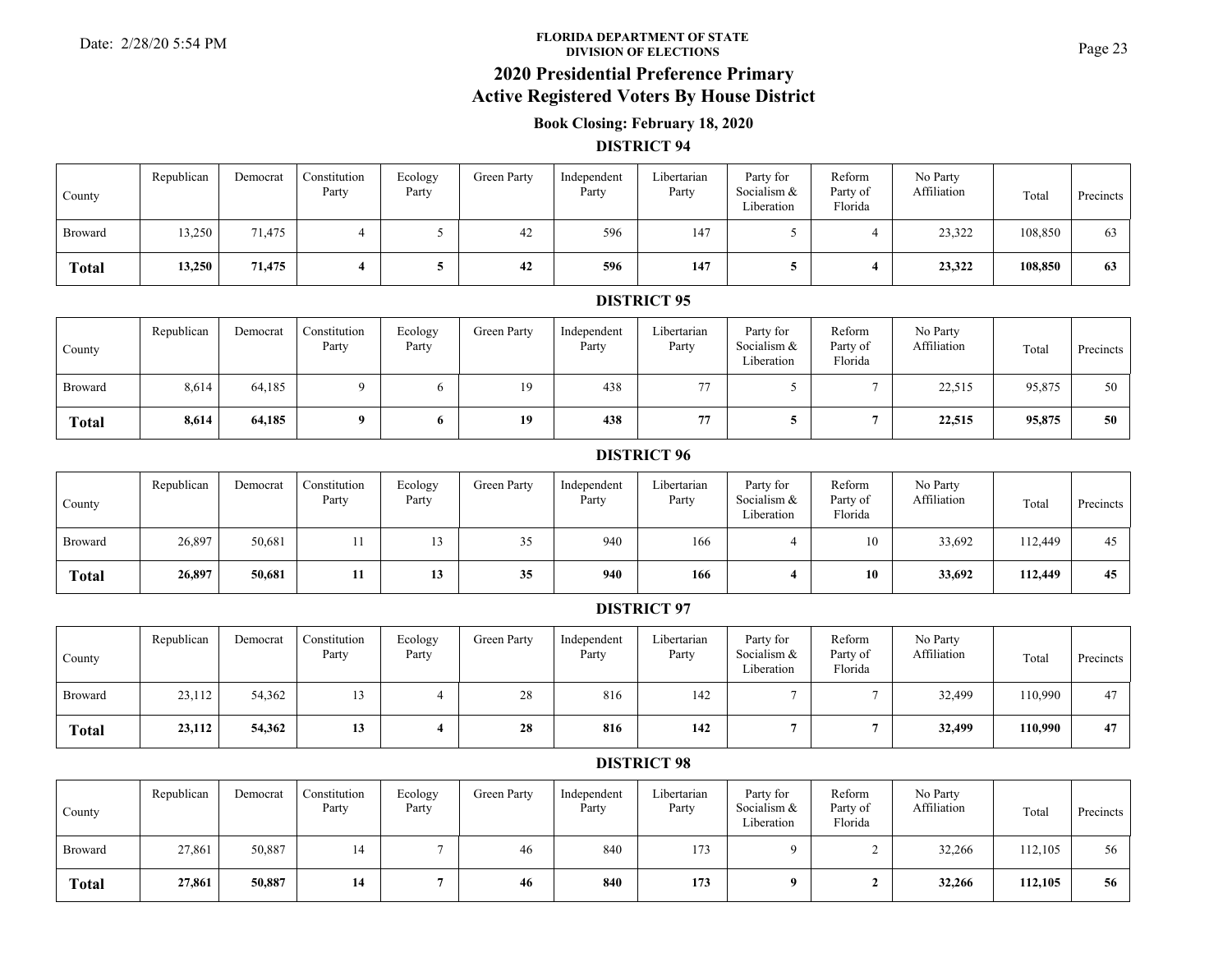#### **FLORIDA DEPARTMENT OF STATE**Date: 2/28/20 5:54 PM **Page 24**<br>DIVISION OF ELECTIONS

## **2020 Presidential Preference Primary**

### **Active Registered Voters By House District**

### **Book Closing: February 18, 2020**

#### **DISTRICT 99**

| County       | Republican | Democrat | Constitution<br>Party | Ecology<br>Party | Green Party | Independent<br>Party | Libertarian<br>Party | Party for<br>Socialism &<br>Liberation | Reform<br>Party of<br>Florida | No Party<br>Affiliation | Total   | Precincts |
|--------------|------------|----------|-----------------------|------------------|-------------|----------------------|----------------------|----------------------------------------|-------------------------------|-------------------------|---------|-----------|
| Broward      | 26,454     | 49,374   | 10                    |                  | -41         | 728                  | 164                  |                                        |                               | 31,808                  | 108,600 | 63        |
| <b>Total</b> | 26,454     | 49,374   | 10                    |                  | 41          | 728                  | 164                  |                                        |                               | 31,808                  | 108.600 | 63        |

#### **DISTRICT 100**

| County       | Republican | Democrat | Constitution<br>Party | Ecology<br>Party | Green Party | Independent<br>Party | Libertarian<br>Party | Party for<br>Socialism &<br>Liberation | Reform<br>Party of<br>Florida | No Party<br>Affiliation | Total  | Precincts |
|--------------|------------|----------|-----------------------|------------------|-------------|----------------------|----------------------|----------------------------------------|-------------------------------|-------------------------|--------|-----------|
| Broward      | 10,424     | 17,678   |                       |                  | 26          | 378                  | 84                   |                                        |                               | 13,780                  | 42,382 | 21        |
| Miami-Dade   | 12,554     | 19,507   |                       | <sub>0</sub>     | 24          | 505                  | 68                   |                                        |                               | 18,803                  | 51,477 | 25        |
| <b>Total</b> | 22,978     | 37,185   |                       | 9                | 50          | 883                  | 152                  |                                        | 11                            | 32,583                  | 93,859 | 46        |

#### **DISTRICT 101**

| County         | Republican | Democrat | Constitution<br>Party | Ecology<br>Party | Green Party | Independent<br>Party | Libertarian<br>Party | Party for<br>Socialism &<br>Liberation | Reform<br>Party of<br>Florida | No Party<br>Affiliation | Total  | Precincts |
|----------------|------------|----------|-----------------------|------------------|-------------|----------------------|----------------------|----------------------------------------|-------------------------------|-------------------------|--------|-----------|
| <b>Broward</b> | 13,593     | 56,666   | O.                    |                  | 41          | 503                  | $^{\Omega}1$         |                                        |                               | 26,451                  | 97,367 | 56        |
| <b>Total</b>   | 13,593     | 56,666   | 6                     |                  | 41          | 503                  | 91                   |                                        |                               | 26,451                  | 97,367 | 56        |

| County       | Republican | Democrat | Constitution<br>Party | Ecology<br>Party | Green Party | Independent<br>Party | Libertarian<br>Party | Party for<br>Socialism &<br>Liberation | Reform<br>Party of<br>Florida | No Party<br>Affiliation | Total   | Precincts |
|--------------|------------|----------|-----------------------|------------------|-------------|----------------------|----------------------|----------------------------------------|-------------------------------|-------------------------|---------|-----------|
| Broward      | 6,355      | 27,883   | h.                    |                  | 19          | 306                  | 38                   |                                        |                               | 13,245                  | 47,855  | 17        |
| Miami-Dade   | 6,032      | 36,465   |                       |                  | 19          | 221                  | 26                   | $\theta$                               |                               | 12,622                  | 55,393  | 23        |
| <b>Total</b> | 12,387     | 64,348   | $\mathbf{o}$          |                  | 38          | 527                  | -64                  |                                        |                               | 25,867                  | 103,248 | 40        |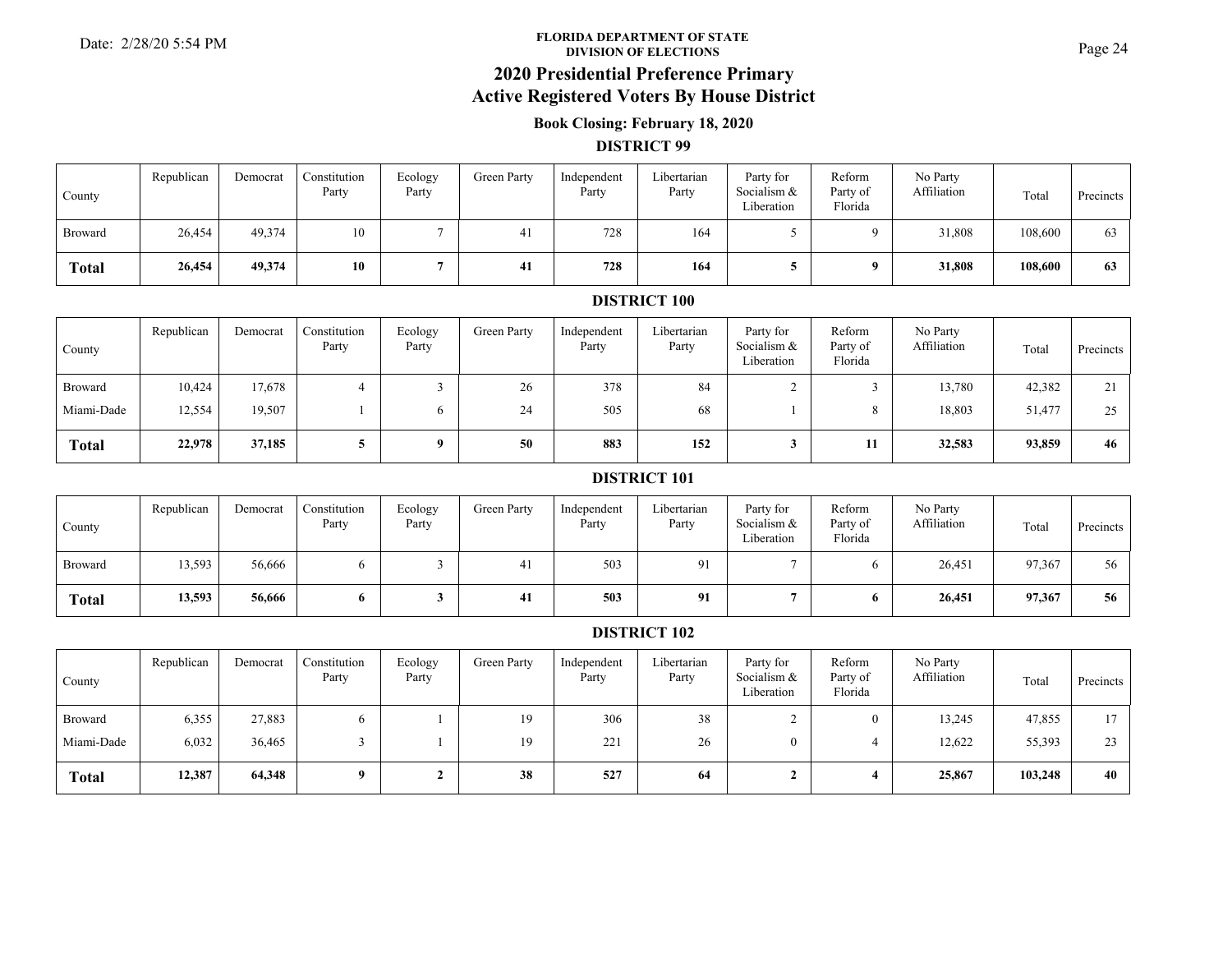#### **FLORIDA DEPARTMENT OF STATE**Date: 2/28/20 5:54 PM **Page 25**<br>DIVISION OF ELECTIONS

## **2020 Presidential Preference Primary**

### **Active Registered Voters By House District**

### **Book Closing: February 18, 2020**

#### **DISTRICT 103**

| County       | Republican | Democrat | Constitution<br>Party | Ecology<br>Party | Green Party | Independent<br>Party | Libertarian<br>Party | Party for<br>Socialism $&$<br>Liberation | Reform<br>Party of<br>Florida | No Party<br>Affiliation | Total  | Precincts |
|--------------|------------|----------|-----------------------|------------------|-------------|----------------------|----------------------|------------------------------------------|-------------------------------|-------------------------|--------|-----------|
| Broward      | 5,107      | 13,154   |                       |                  |             | 148                  | 32                   |                                          |                               | 8,683                   | 27,138 |           |
| Miami-Dade   | 24,146     | 20,049   |                       |                  | 19          | 453                  | 97                   |                                          | $\overline{ }$                | 25,066                  | 69,853 | 25        |
| <b>Total</b> | 29,253     | 33,203   |                       | $\mathbf o$      | 27          | 601                  | 129                  |                                          | 14                            | 33,749                  | 96,991 | 32        |

#### **DISTRICT 104**

| County         | Republican | Democrat | Constitution<br>Party | Ecology<br>Party | Green Party | Independent<br>Party | Libertarian<br>Party | Party for<br>Socialism &<br>Liberation | Reform<br>Party of<br>Florida | No Party<br>Affiliation | Total   | Precincts |
|----------------|------------|----------|-----------------------|------------------|-------------|----------------------|----------------------|----------------------------------------|-------------------------------|-------------------------|---------|-----------|
| <b>Broward</b> | 28,710     | 44,122   |                       |                  | 25<br>رے    | 725                  | 125                  |                                        |                               | 35,629                  | 109,359 | 41        |
| <b>Total</b>   | 28,710     | 44,122   | 8                     |                  | 25          | 725                  | 125                  |                                        |                               | 35,629                  | 109,359 | 41        |

#### **DISTRICT 105**

| County       | Republican | Democrat | Constitution<br>Party | Ecology<br>Party | Green Party | Independent<br>Party | Libertarian<br>Party | Party for<br>Socialism &<br>Liberation | Reform<br>Party of<br>Florida | No Party<br>Affiliation | Total  | Precincts |
|--------------|------------|----------|-----------------------|------------------|-------------|----------------------|----------------------|----------------------------------------|-------------------------------|-------------------------|--------|-----------|
| Broward      | 2,720      | 5,100    |                       |                  |             | 75                   | 10                   | $\overline{0}$                         |                               | 3,771                   | 11,684 |           |
| Collier      | 9,356      | 7,589    | 11                    |                  |             | 109                  | 49                   | $\left( \right)$                       |                               | 6,503                   | 23,635 |           |
| Miami-Dade   | 14,988     | 14,600   | 4                     | 4                |             | 356                  | 59                   | 6                                      | 6.                            | 19,495                  | 49,525 | 29        |
| <b>Total</b> | 27,064     | 27,289   | 16                    |                  | 19          | 540                  | 118                  | 6                                      | 16                            | 29,769                  | 84,844 | 43        |

| County       | Republican | Democrat | Constitution<br>Party | Ecology<br>Party | Green Party | Independent<br>Party | Libertarian<br>Party | Party for<br>Socialism $&$<br>Liberation | Reform<br>Party of<br>Florida | No Party<br>Affiliation | Total   | <b>Precincts</b> |
|--------------|------------|----------|-----------------------|------------------|-------------|----------------------|----------------------|------------------------------------------|-------------------------------|-------------------------|---------|------------------|
| Collier      | 60,768     | 24,716   |                       |                  | 28          | 622                  | 246                  |                                          |                               | 24,008                  | 110,420 | 38               |
| <b>Total</b> | 60,768     | 24,716   |                       |                  | 28          | 622                  | 246                  | $\mathbf{0}$                             | 13                            | 24,008                  | 110.420 | 38               |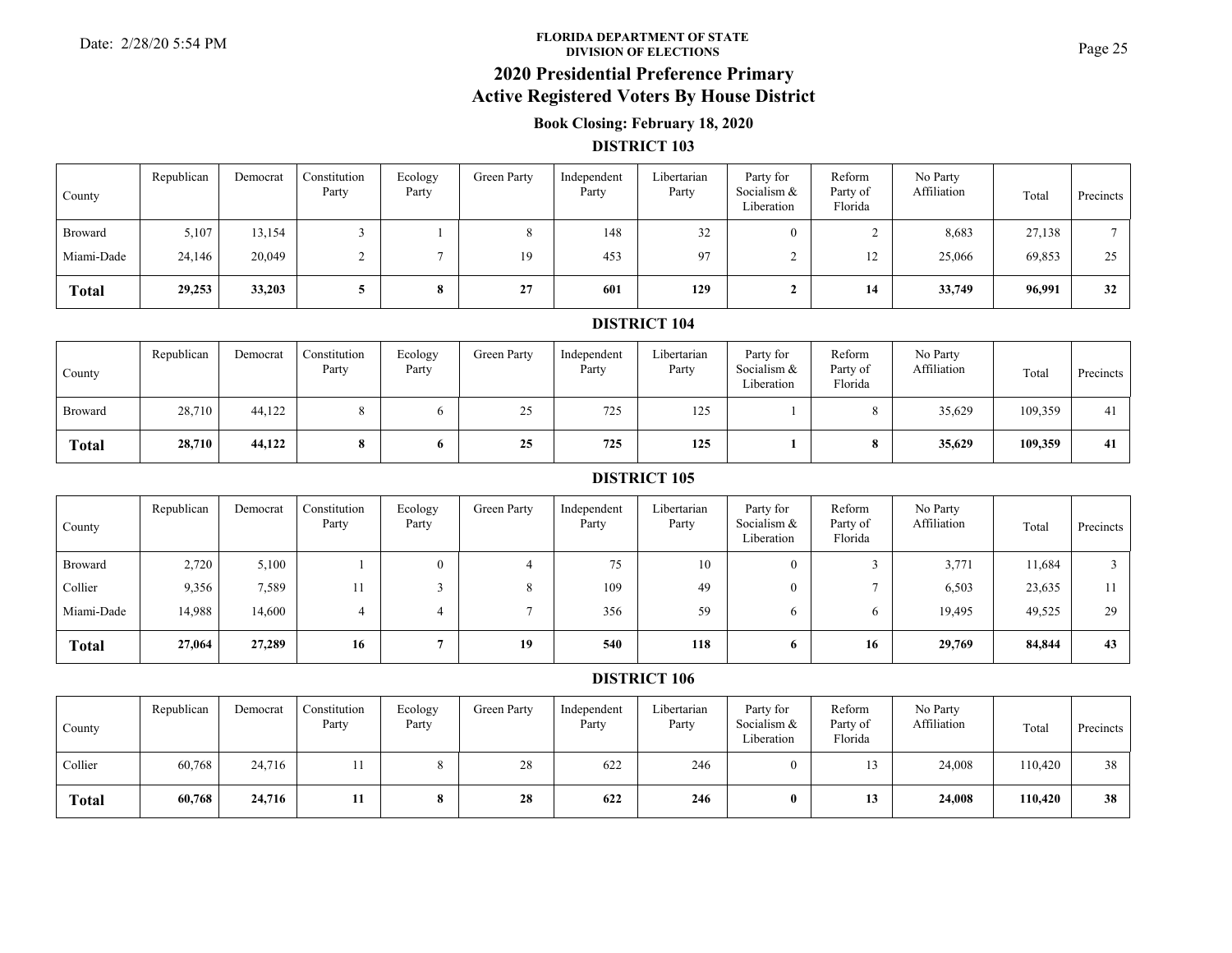#### **FLORIDA DEPARTMENT OF STATE**Date: 2/28/20 5:54 PM **Page 26**<br>DIVISION OF ELECTIONS

# **2020 Presidential Preference Primary**

# **Active Registered Voters By House District**

### **Book Closing: February 18, 2020**

#### **DISTRICT 107**

| County       | Republican | Democrat | Constitution<br>Party | Ecology<br>Party | Green Party | Independent<br>Party | Libertarian<br>Party | Party for<br>Socialism &<br>Liberation | Reform<br>Party of<br>Florida | No Party<br>Affiliation | Total  | Precincts |
|--------------|------------|----------|-----------------------|------------------|-------------|----------------------|----------------------|----------------------------------------|-------------------------------|-------------------------|--------|-----------|
| Miami-Dade   | 8,687      | 58,950   |                       |                  | 35          | 402                  | 89                   |                                        |                               | 24,096                  | 92,285 | 44        |
| <b>Total</b> | 8,687      | 58,950   |                       |                  | 35          | 402                  | 89                   |                                        |                               | 24,096                  | 92,285 | 44        |

### **DISTRICT 108**

| County       | Republican | Democrat | Constitution<br>Party | Ecology<br>Party | Green Party | Independent<br>Party | Libertarian<br>Party | Party for<br>Socialism &<br>Liberation | Reform<br>Party of<br>Florida | No Party<br>Affiliation | Total  | Precincts |
|--------------|------------|----------|-----------------------|------------------|-------------|----------------------|----------------------|----------------------------------------|-------------------------------|-------------------------|--------|-----------|
| Miami-Dade   | 7,620      | 62,980   |                       |                  | ر ر         | 425                  | 76                   |                                        |                               | 21,049                  | 92,225 | 63        |
| <b>Total</b> | 7,620      | 62,980   |                       |                  | 53          | 425                  | 76                   |                                        |                               | 21,049                  | 92,225 | 63        |

#### **DISTRICT 109**

| County       | Republican | Democrat | Constitution<br>Party | Ecology<br>Party | Green Party     | Independent<br>Party | Libertarian<br>Party | Party for<br>Socialism &<br>Liberation | Reform<br>Party of<br>Florida | No Party<br>Affiliation | Total  | Precincts |
|--------------|------------|----------|-----------------------|------------------|-----------------|----------------------|----------------------|----------------------------------------|-------------------------------|-------------------------|--------|-----------|
| Miami-Dade   | 9,263      | 59,848   |                       |                  | $\gamma$<br>ر _ | 374                  | 92                   |                                        |                               | 22,161                  | 91,785 | 60        |
| <b>Total</b> | 9,263      | 59,848   |                       |                  | 25              | 374                  | 92                   |                                        |                               | 22,161                  | 91,785 | 60        |

#### **DISTRICT 110**

| County       | Republican | Democrat | Constitution<br>Party | Ecology<br>Party | Green Party | Independent<br>Party | Libertarian<br>Party | Party for<br>Socialism &<br>Liberation | Reform<br>Party of<br>Florida | No Party<br>Affiliation | Total  | Precincts |
|--------------|------------|----------|-----------------------|------------------|-------------|----------------------|----------------------|----------------------------------------|-------------------------------|-------------------------|--------|-----------|
| Miami-Dade   | 26,923     | 23,420   |                       |                  | 30          | 528                  | 77                   |                                        |                               | 25,053                  | 76,051 | 34        |
| <b>Total</b> | 26,923     | 23,420   |                       |                  | 30          | 528                  | 77                   |                                        |                               | 25,053                  | 76,051 | 34        |

| County       | Republican | Democrat | Constitution<br>Party | Ecology<br>Party | Green Party | Independent<br>Party | Libertarian<br>Party | Party for<br>Socialism &<br>Liberation | Reform<br>Party of<br>Florida | No Party<br>Affiliation | Total  | Precincts |
|--------------|------------|----------|-----------------------|------------------|-------------|----------------------|----------------------|----------------------------------------|-------------------------------|-------------------------|--------|-----------|
| Miami-Dade   | 26,110     | 21,771   |                       |                  | 28          | 416                  | 75<br>ر ،            |                                        |                               | 23,195                  | 71,613 | 43        |
| <b>Total</b> | 26,110     | 21,771   |                       |                  | 28          | 416                  | 75                   |                                        |                               | 23,195                  | 71,613 | 43        |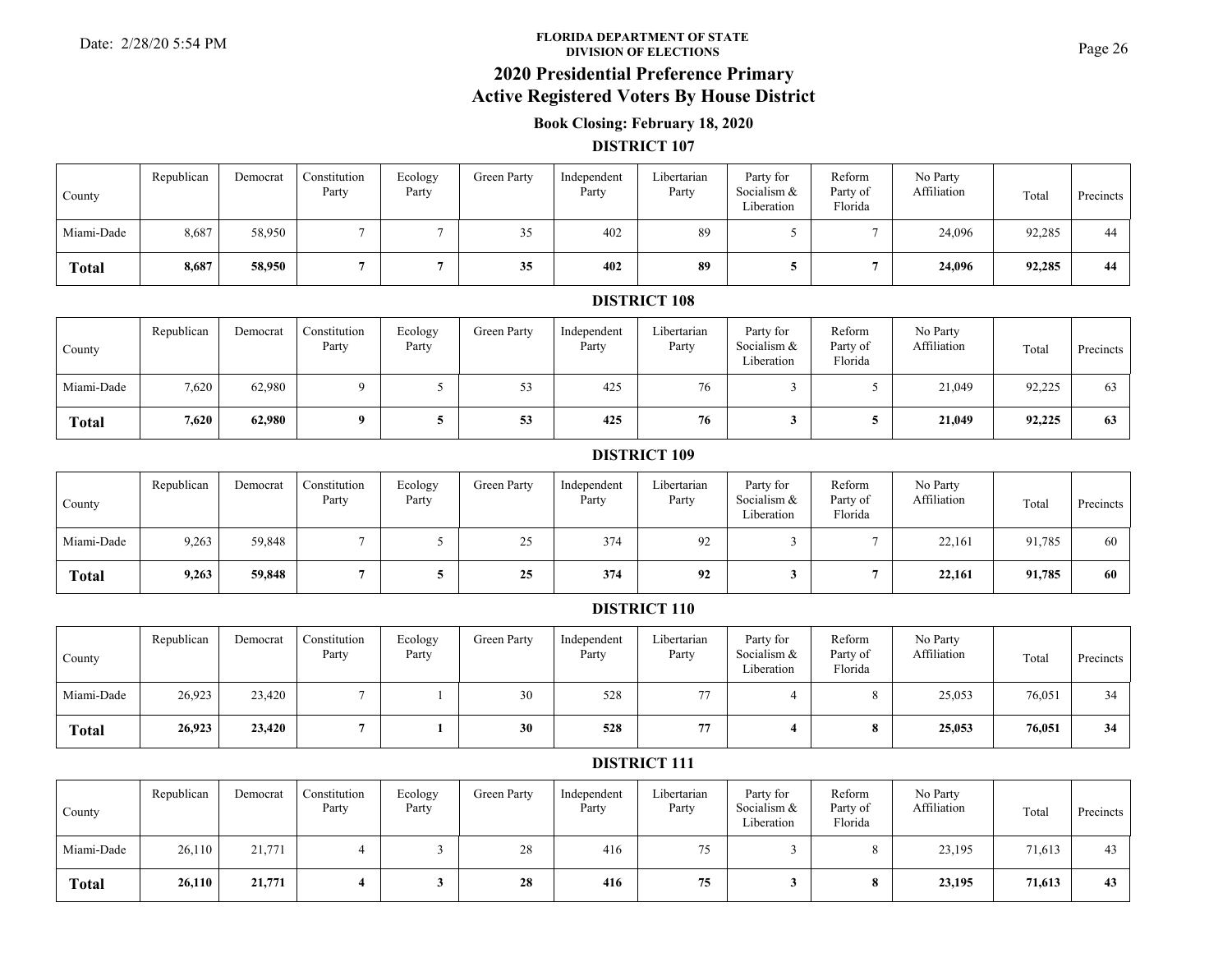#### **FLORIDA DEPARTMENT OF STATE**Date: 2/28/20 5:54 PM **Page 27**<br>DIVISION OF ELECTIONS

### **2020 Presidential Preference Primary Active Registered Voters By House District**

### **Book Closing: February 18, 2020**

#### **DISTRICT 112**

| County       | Republican | Democrat | Constitution<br>Party | Ecology<br>Party | Green Party | Independent<br>Party | Libertarian<br>Party | Party for<br>Socialism &<br>Liberation | Reform<br>Party of<br>Florida | No Party<br>Affiliation | Total  | Precincts |
|--------------|------------|----------|-----------------------|------------------|-------------|----------------------|----------------------|----------------------------------------|-------------------------------|-------------------------|--------|-----------|
| Miami-Dade   | 27,161     | 33,998   |                       |                  | 49          | 760                  | 188                  |                                        |                               | 32,099                  | 94,279 | 46        |
| <b>Total</b> | 27,161     | 33,998   |                       |                  | 49          | 760                  | 188                  |                                        |                               | 32,099                  | 94,279 | 46        |

#### **DISTRICT 113**

| County       | Republican | Democrat | Constitution<br>Party | Ecology<br>Party | Green Party | Independent<br>Party | Libertarian<br>Party | Party for<br>Socialism &<br>Liberation | Reform<br>Party of<br>Florida | No Party<br>Affiliation | Total  | Precincts |
|--------------|------------|----------|-----------------------|------------------|-------------|----------------------|----------------------|----------------------------------------|-------------------------------|-------------------------|--------|-----------|
| Miami-Dade   | 17,046     | 32,164   |                       | 10               | 70          | 582                  | 162                  |                                        |                               | 27,366                  | 77,419 | 42        |
| <b>Total</b> | 17,046     | 32,164   |                       | 10               | 70          | 582                  | 162                  |                                        |                               | 27,366                  | 77,419 | 42        |

#### **DISTRICT 114**

| County       | Republican | Democrat | Constitution<br>Party | Ecology<br>Party | Green Party | Independent<br>Party | Libertarian<br>Party | Party for<br>Socialism &<br>Liberation | Reform<br>Party of<br>Florida | No Party<br>Affiliation | Total   | Precincts |
|--------------|------------|----------|-----------------------|------------------|-------------|----------------------|----------------------|----------------------------------------|-------------------------------|-------------------------|---------|-----------|
| Miami-Dade   | 34,361     | 35,155   | 6.                    |                  | 43          | 679                  | 148                  |                                        | 10                            | 30,210                  | 100,619 | 63        |
| <b>Total</b> | 34,361     | 35,155   | 6                     |                  | 43          | 679                  | 148                  |                                        | 10                            | 30,210                  | 100.619 | 63        |

#### **DISTRICT 115**

| County       | Republican | Democrat | Constitution<br>Party | Ecology<br>Party | Green Party | Independent<br>Party | Libertarian<br>Party | Party for<br>Socialism &<br>Liberation | Reform<br>Party of<br>Florida | No Party<br>Affiliation | Total   | Precincts |
|--------------|------------|----------|-----------------------|------------------|-------------|----------------------|----------------------|----------------------------------------|-------------------------------|-------------------------|---------|-----------|
| Miami-Dade   | 36,410     | 34,042   |                       |                  | 42          | 649                  | 151                  |                                        |                               | 30,480                  | 101,794 | 55        |
| <b>Total</b> | 36,410     | 34,042   |                       |                  | 42          | 649                  | 151                  |                                        |                               | 30,480                  | 101,794 | 55        |

| County       | Republican | Democrat | Constitution<br>Party | Ecology<br>Party | Green Party | Independent<br>Party | Libertarian<br>Party | Party for<br>Socialism &<br>Liberation | Reform<br>Party of<br>Florida | No Party<br>Affiliation | Total  | Precincts |
|--------------|------------|----------|-----------------------|------------------|-------------|----------------------|----------------------|----------------------------------------|-------------------------------|-------------------------|--------|-----------|
| Miami-Dade   | 37,742     | 29,088   |                       |                  | ر ر         | 607                  | 121                  |                                        |                               | 31,995                  | 99,609 | 46        |
| <b>Total</b> | 37,742     | 29,088   |                       |                  | 31          | 607                  | 121                  |                                        |                               | 31,995                  | 99,609 | 46        |